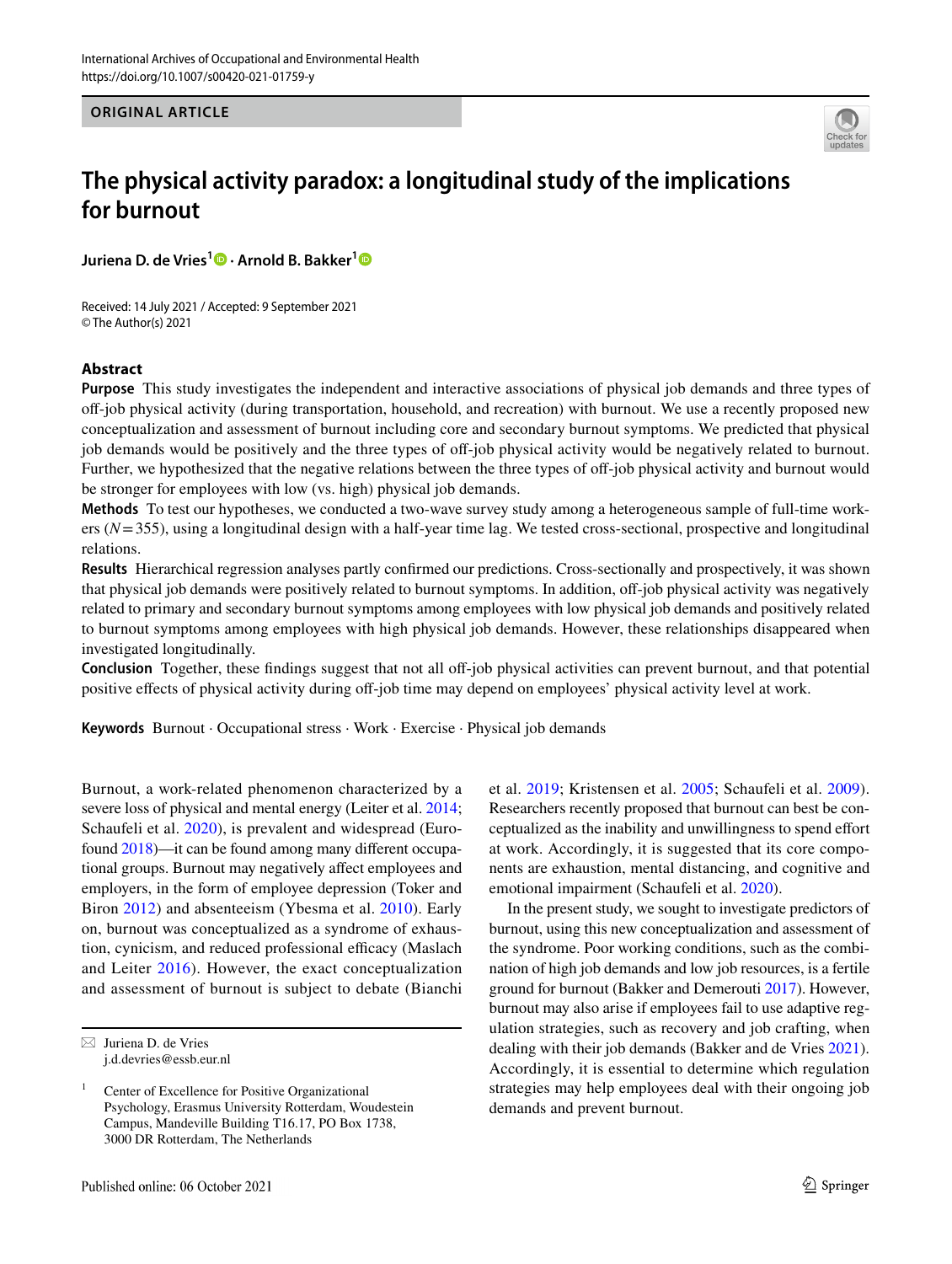We suggest that off-job physical activity may serve as such an individual self-regulation strategy. This idea is in line with research showing that physical activity has the potential to prevent and reduce burnout (Gerber et al. [2020;](#page-13-3) Naczenski et al. [2017](#page-13-4); Ochentel et al. [2018](#page-13-5)). However, physical activity may not play the same role for all employees. When jobs are mainly characterized by physical job demands, employees will be physically active at work throughout the whole day and across the entire workweek. Increasing evidence indicates that physical activity at work impairs physical health, whereas off-job physical activity promotes it (i.e., the 'physical activity paradox'; Coenen et al. [2020;](#page-12-4) Holtermann et al. [2018](#page-13-6)). These contrasting physical activity efects may apply to burnout as well, but, to date, these relations are not fully clear. Therefore, this study aims to investigate the relation between diferent domainspecifc physical activities and burnout, which may help to understand how to use physical activity in an optimal way to prevent burnout. To this end, we conducted a survey study using a longitudinal design with a half-year in-between two waves of measurement. Full-time working employees answered questions about their physical activities on and of the job as well as experiences of burnout, which allows us to test temporal precedence (Spector [2019\)](#page-14-4).

We aim to contribute to the literature in three ways. First, we aim to enhance insight into diferent domain-specifc physical activities in relation to burnout. We focus on employees' physical job demands as an indicator of physical activity at work. These job demands refer to physical aspects of the job that require sustained physical efort, which cost considerable energy and bear the risk of being unhealthy (Demerouti et al. [2001](#page-12-5); Holtermann et al. [2018](#page-13-6)). Further, we focus on different off-job physical activity types (recreational, transportation, and household physical activity) in relation to burnout. We argue that—in general (i.e., for the average worker)—physical job demands are positively and off-job physical activities are negatively related to burnout. The reason for this is that physical job demands may require sustained physical effort without sufficient recovery time and therefore overtax employees' energy reservoir (Holtermann et al. [2018;](#page-13-6) Sato et al. [2017](#page-14-5); Xanthopoulou et al. [2007](#page-14-6)). In contrast, off-job physical activities may help gain resources that can be used to recover from and cope with job demands (Naczenski et al. [2017\)](#page-13-4).

Second, we provide insight into the interplay between employees' physical demands during work and off-job physical activity. We suggest that off-job physical activity will be particularly effective in preventing burnout for employees who face low (vs. high) physical job demands (Hobfoll et al. [2018;](#page-13-7) Meijman and Mulder [1998\)](#page-13-8). We argue that whereas those with low physical job demands need physical activity to compensate for their physical *in*activity during the work day, those with high physical job demands cannot use the same functional system for work and recovery (Hobfoll et al. [2018;](#page-13-7) Meijman and Mulder [1998\)](#page-13-8).

Third, we explore the relations between these various physical activities and burnout using a new conceptualization of burnout that supposedly aligns better with individuals' daily experience of burnout. Specifcally, we use a recently developed defnition and associated assessment tool—the Burnout Assessment Tool (BAT; Schaufeli et al. [2020\)](#page-14-0) and contribute to the burnout literature by expanding the BAT's nomological network.

### **Theoretical background**

#### **Burnout**

Traditionally, burnout is defned as a psychological syndrome unfolding as a prolonged response to chronic stressors on the job, consisting of exhaustion, a cynical attitude toward work, and a sense of professional inefficacy (Maslach and Leiter [2016\)](#page-13-1). Over the past decades, this definition has received some criticism. For instance, Schaufeli and Taris [\(2005](#page-14-7)) showed that unwillingness (manifested as 'cynicism'; Taris et al. [2005](#page-14-8)), and inability (manifested as 'exhaustion') are the two core burnout symptoms (see also, Demerouti et al. [2010\)](#page-12-6). These authors proposed that professional inefficacy develops largely independently of exhaustion and cynicism and is most likely a consequence of these core symptoms. Further, Schaufeli and his colleagues ([2020\)](#page-14-0) have argued that the original burnout defnition is incomplete. They reasoned that an inability to exert effort also involves emotional and cognitive impairments (inability to control emotions, inability to concentrate and focus), and such impairments are not considered in the most common defnitions of burnout. Interestingly, the authors also consider secondary symptoms that are often reported by individuals who experience burnout, including depressed mood, psychological distress, and psychosomatic complaints. Since the Maslach Burnout Inventory (Maslach et al. [1997](#page-13-9)) cannot be used to identify burnout as an overall syndrome in clinical practice (Eurofound [2018\)](#page-12-0), Schaufeli et al. ([2020](#page-14-0)) proposed the burnout assessment tool for diagnosing burnout. They defned burnout as employees' work-related state characterized by extreme tiredness, reduced ability to regulate cognitive and emotional processes, and mental distancing. Additionally, they included secondary burnout symptoms in this new defnition (i.e., depressed mood and nonspecifc psychological and psychosomatic distress symptoms) that often co-occur with the core burnout symptoms.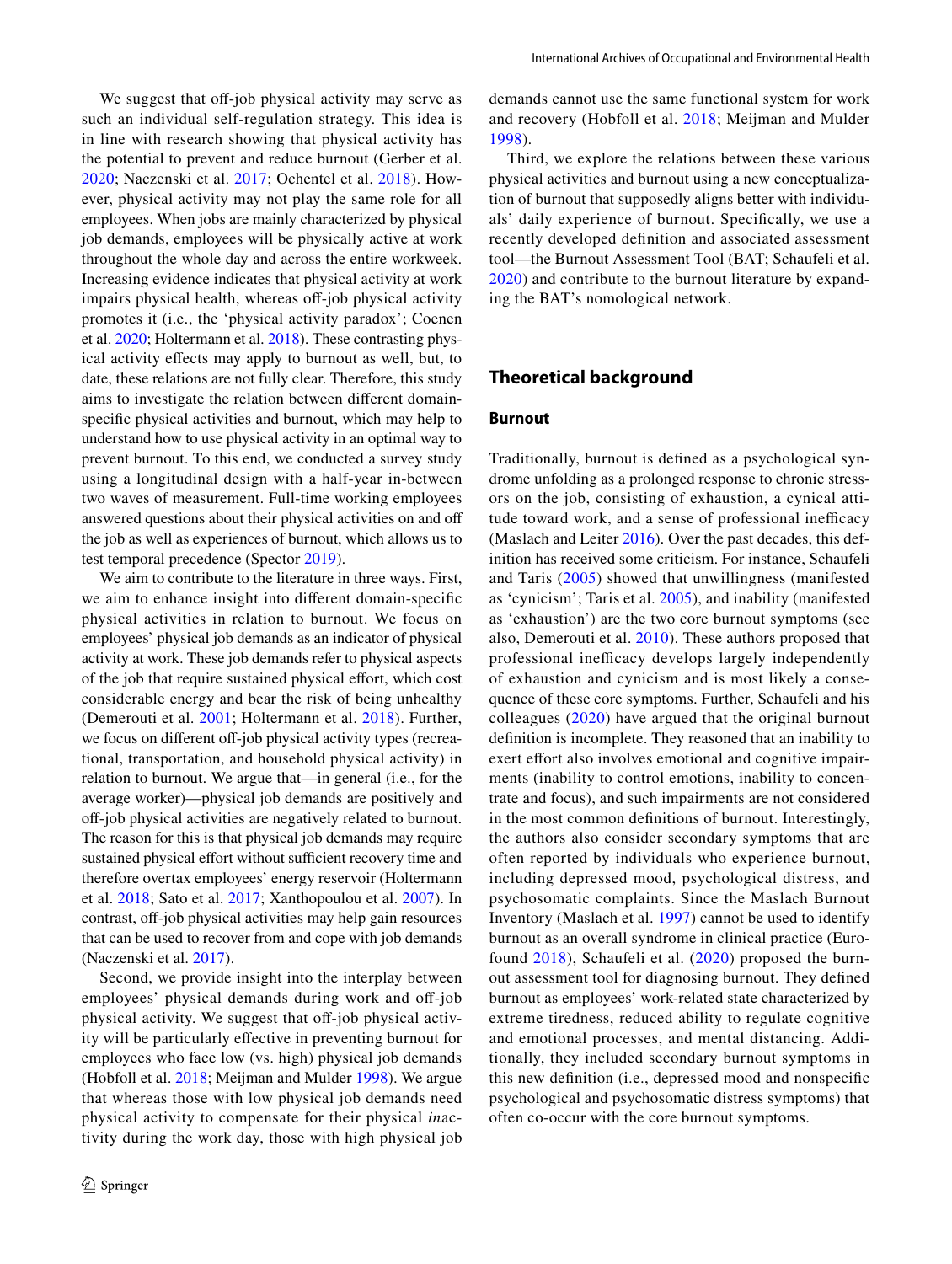#### **Physical demands in relation to burnout**

It is well known that high job demands pose an important risk of developing burnout (Alarcon [2011;](#page-11-0) Aronsson et al. [2017;](#page-11-1) Guthier et al. [2020](#page-13-10)). Job demands refer to those physical, psychological, social, or organizational aspects of the job that require sustained physical and/or psychological (cognitive and emotional) effort or skills (Demerouti et al. [2001](#page-12-5)). Therefore, job demands are associated with the activation of employees' psychophysiological systems and result in physiological and psychological costs (Demerouti and Bakker [2011\)](#page-12-7). When employees are highly and constantly exposed to job demands, their psychophysiological systems remain activated, physiological and psychological costs accumulate, and adverse efects, such as burnout, may arise (Bayes et al. [2021](#page-12-8); Oerlemans and Bakker [2014](#page-13-11)).

In the present study, we suggest that *physical* job demands predict burnout. Physical job demands refer specifcally to physical aspects of occupational tasks, such as heavy lifting, static and constrained working postures, and other (monotonous) physical activities required to perform work tasks. There is accumulating evidence that physical job demands have adverse physical and mental health efects (e.g., Coenen et al. [2020](#page-12-4); Holtermann et al. [2018;](#page-13-6) Li et al. [2013\)](#page-13-12). One crucial problem is that consistently high physical job demands may breach employees' psychophysiological boundaries, which—over time—may lead to physical and mental health impairments. That is, physical job demands often involve occupational physical activity that is of low intensity and long duration combined with limited autonomy over how much and when to rest. Further, employees have little to say about the ft between their physical capacity and their physical demands (Holtermann et al. [2018\)](#page-13-6). These demands are, by defnition, hard to deal with and failure to meet the demands is likely (Schaufeli and Taris [2014\)](#page-14-9). As a result, negative emotions, such as frustration, annoyance, and tension, may arise. These negative emotions need to be regulated (Gyurak et al. [2011\)](#page-13-13) and may evoke feelings of emotional exhaustion and a tendency to mentally and physically withdraw from work (Boksem and Tops [2008](#page-12-9)). Moreover, it is conceivable that physical exhaustion has a reinforcing impact on mental exhaustion, as both experiences are hard to separate phenomenologically (Hockey [2013\)](#page-13-14).

Little is known about the efects of physical job demands on mental health outcomes such as burnout (Cillekens et al. [2020](#page-12-10)). A possible reason is that it has been widely assumed that exposure to *cognitive* or *emotional* demands leads to burnout (Maslach and Leiter [2016\)](#page-13-1). However, we argue that physical demands may also pose a risk. Research has shown that employees facing high physical job demands (i.e., blue-collar workers) can experience burnout symptoms too (Toppinen-Tannen et al. [2002](#page-14-10)). Furthermore, the few available studies show a positive relation between physical job demands and burnout (De Jonge et al. [2000;](#page-12-11) Schaufeli and Bakker [2004](#page-14-11); Xanthopoulou et al. [2007\)](#page-14-6). Given these previous empirical fndings and based on the rationale that physical job demands overtax employees' energy reservoir, we propose:

*Hypothesis 1:* physical job demands are positively related to burnout.

#### **Physical activity as a resource‑building activity**

Whereas frequent exposure to high physical job demands may be taxing, we contend that off-job physical activity (i.e., during transportation, household chores and gardening, and recreation) may generate energetic, physical, and cognitive resources that help to prevent burnout. Compared to physical job demands, off-job physical activity is often of higher intensity and shorter duration, and individuals may match their physical activity to their physical capability (Holter-mann et al. [2018](#page-13-6)). This opportunity to regulate makes it more likely that the activity builds resources instead of draining them. Off-job physical activity may help to replenish resources that have been used during the workday, ensuring that employees feel re-energized when facing a new workday (i.e., 'recovery'; Sonnentag, [2003\)](#page-14-12) and preventing the accumulation of physiological and psychological costs (Bayes et al.  $2021$ ). Further, off-job physical activity may help gain new additional personal resources that enable coping with future job demands (Demerouti et al. [2009](#page-12-12); Steed et al. [2019](#page-14-13); Ten Brummelhuis and Bakker [2012\)](#page-14-14).

Off-job physical activity may build resources in various ways. First of all, off-job physical activity may improve employees' physical resources (Caspersen et al. [1985;](#page-12-13) Chatterjee et al. [2019;](#page-12-14) Schmied et al. [2020\)](#page-14-15), which is important to experience job demands as not overly fatiguing or stressful. Research shows that off-job physical activity elicits the neurophysiological stress system in a way that is similar to what psychosocial stressors do. When combined with suffcient bodily recovery, physical activity may cause physiological stress adaptation, resulting in faster physiological recovery after being exposed to stress (Klaperski et al. [2014](#page-13-15); Landers and Arent [2007;](#page-13-16) Sothmann [2006\)](#page-14-16). Furthermore, offjob physical activity may help to build cognitive resources, such as executive functions and memory (Fernandes et al. [2017](#page-12-15); Zhu et al. [2017\)](#page-14-17). This may help employees to restore cognitive resources that have been lost during the workday or be more resistant to unfavorable efects of cognitive job demands (Kulikowski [2020](#page-13-17)). Third, physical activity may also facilitate psychological detachment (not thinking about work outside work hours; Demerouti et al. [2009](#page-12-12)) because attention is drawn to bodily processes (Van Hooff et al. [2019](#page-14-18)). In this way, physical activity helps employees to take a cognitive respite from work stress (Radstaak et al. [2011\)](#page-14-19)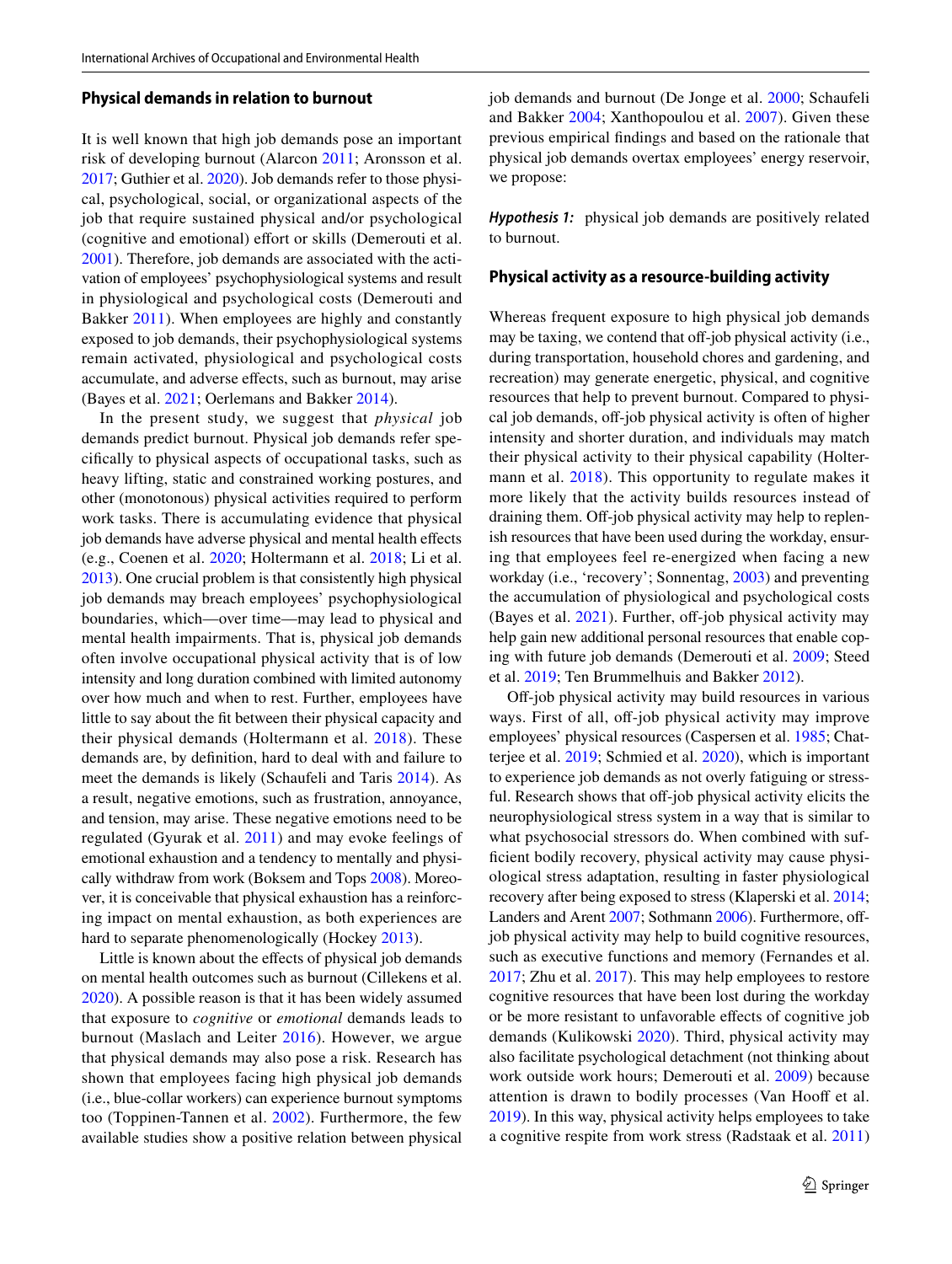and aids recovery (Demerouti et al.  $2009$ ). Fourth, off-job physical activity may increase momentary and lasting positive affective states, such as happiness and relaxation (e.g., Basso and Suzuki [2017](#page-12-16); Wiese et al. [2017\)](#page-14-20), and decrease momentary and lasting negative afective states, such as stress and depression (e.g., Basso and Suzuki [2017;](#page-12-16) Dishman et al.  $2021$ ). Fifth, off-job physical activity may help to build social resources. Engaging in physical activity with others may provide social support and help build a stronger social network. Social support, in turn, may facilitate adaptive coping with stressful (work) situations and hence prevent burnout (Halbesleben [2006](#page-13-18); Rueger et al. [2016\)](#page-14-21). Finally, off-job physical activity is associated with mastery experiences and personal control over the environment, resulting in increased self-efficacy (Kandola et al. [2019\)](#page-13-19). Self-efficacious employees are generally better able to cope with work tasks and job stressors.

Some off-job physical activities may be more strongly related to recovery and reduced burnout than other activities. All off-job physical activity types may help to distract from work-related thoughts and increase physical and cognitive resources. However, some off-job physical activity types have a more compulsory character (household physical activities, transportation) than others (recreational activities). Furthermore, some activities are chosen for enjoyment or perceived benefts (e.g., recreational activities and gardening). Research has shown that leisure activities especially aid recovery if the activity is voluntary, desirable, and enjoyable (Isoard-Gautheur et al. [2019](#page-13-20); Oerlemans and Bakker [2014](#page-13-11)). Recreational physical activities may be best for recovery, as these often comprise challenging activities carried out together with signifcant others and provide excellent opportunities for mastery experiences and social support (Deci and Ryan [2000](#page-12-18); Van den Broeck et al. [2008](#page-14-22)). Previous research has indeed shown that off-job physical activity is negatively related to burnout (Gerber et al. [2020](#page-13-3); Naczenski et al. [2017\)](#page-13-4). However, this research did not differentiate between diferent types of physical activity during non-work time. We explore such diferential efects in the present study and propose that all types of physical activity during non-work time can alleviate job stress and burnout.

*Hypothesis 2:* off-job physical activity (during transportation, household chores and gardening, and recreation) is negatively related to burnout.

#### **The combination of physical activities on and off the job**

Although physical activity is hypothesized to have a favorable impact on burnout, we expect that this effect will not be the same for employees in all possible working conditions. Specifcally, we argue that physical activity

during non-work hours will be more helpful to reduce or prevent burnout complaints for employees with low versus high physical job demands. Our proposition is in line with the theoretical notion that recovery from job demands particularly occurs when the resources that are needed during work are no longer called upon during leisure time and that resources are notably regained when drawing on other resources than during work (Hobfoll et al. [2018](#page-13-7); Meijman and Mulder [1998\)](#page-13-8). Although off-job physical activity may build emotional, physical, and cognitive resources, it also causes short-term depletion of physical resources (e.g., muscle tissue damage, hormonal disturbances) (Graaf-Roelfsema et al. [2007](#page-13-21)). This means that when employees are physically active during work and leisure time on a daily basis, they constantly appeal to their physical resources, and daily recovery may be incomplete. After a day with high physical job demands and off-job physical activity, employees start the next day in a suboptimal condition. Therefore, they need to invest compensatory effort to cope with their physical job demands, resulting in an accumulation of physiological and psychological costs. In contrast, employees who are exposed to low physical job demands only use their physical resources to a limited extent during work time. These employees will beneft more from off-job physical activity because they can build new psychological and physical resources by drawing on other resources during non-work time than during work (cf. Hobfoll et al. [2018](#page-13-7); Meijman and Mulder [1998](#page-13-8)).

Results of empirical studies investigating the impact of the combination of physical activity on and off the job on employee health are mixed. Some studies have shown that the presence of physical activities on and off the job increases the risk of impaired mental (Asztalos et al. [2009](#page-12-19); Cerin et al. [2009](#page-12-20)) or physical health (Clays et al. [2013;](#page-12-21) Ferrario et al. [2018\)](#page-12-22). Some studies show that both physical activities do not interact and work independently (Holtermann et al. [2021;](#page-13-22) Krause et al. [2017](#page-13-23)). Other studies have shown that off-job physical activity protects blue-collar workers' physical health (Leino-Arjas et al. [2004;](#page-13-24) Quinn et al. [2021\)](#page-14-23) or particularly white-collars' level of burnout (Bernaards et al. [2006](#page-12-23); Prince et al. [2021\)](#page-14-24). To the best of our knowledge, no previous study has investigated the impact of the combination of physical activity on and off the job on burnout. However, studies in the sports domain show that endurance training combined with insufficient (bodily) rest periods—a situation that resembles high physical job demands combined with high off-job physical activity—is positively related to burnout (Gustafsson [2007](#page-13-25)). Since employees with high physical job demands will not optimally use off-job physical activity to restore and build resources, whereas employees with low physical job demands can restore and build resources during non-work time through physical activity, we predict: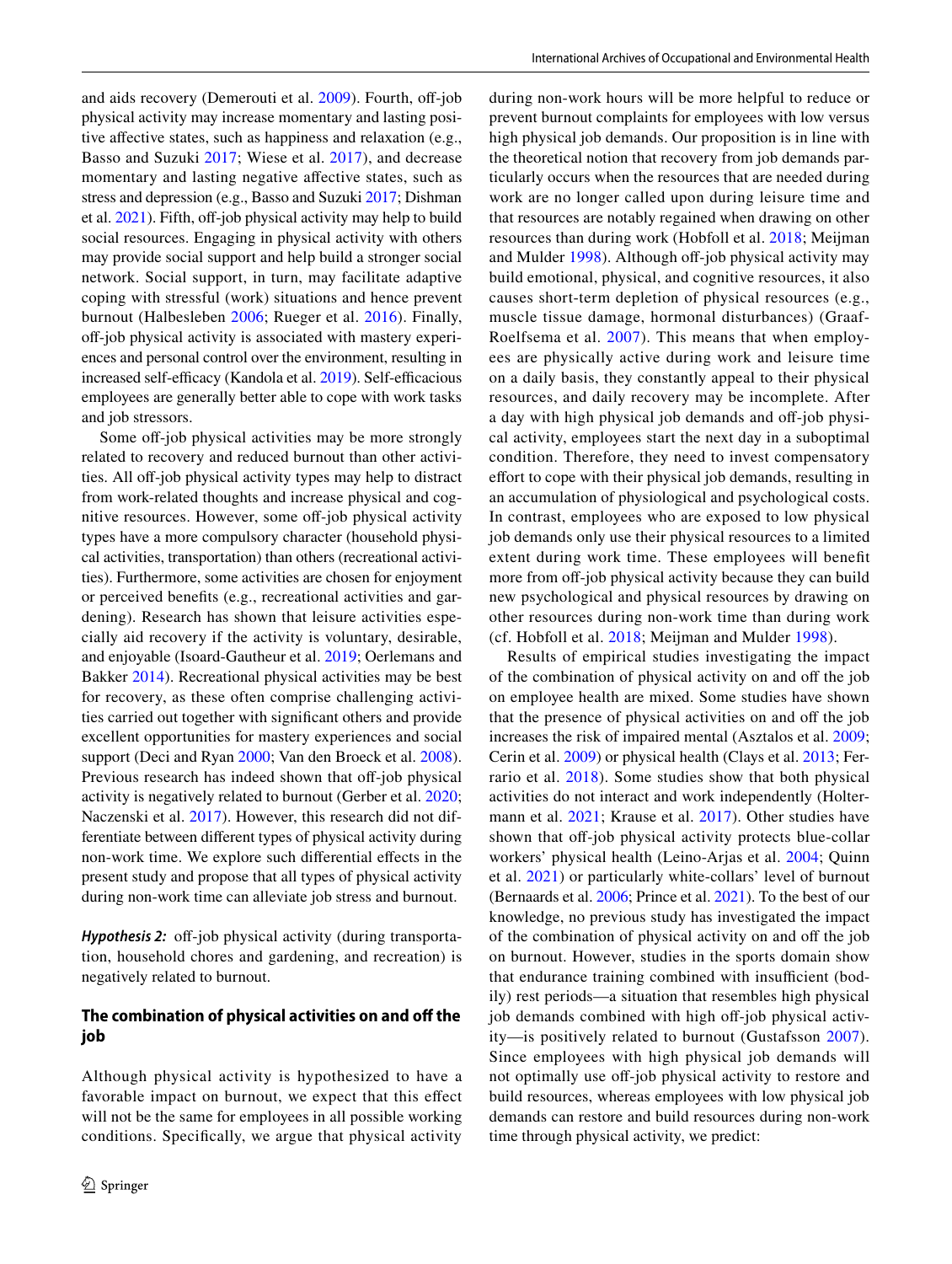*Hypothesis 3:* the negative relationship between off-job physical activity and burnout is moderated by physical job demands. Specifcally, this relationship is stronger for employees with low (vs. high) physical job demands.

## **Method**

#### **Procedure and participants**

This study used a two-wave full panel design with a halfyear time lag. The participants were recruited via the Website Amazon's Mechanical Turk (MTurk; [www.MTurk.com](http://www.MTurk.com)). Participants filled out two surveys  $(T1 & 2)$  in exchange for a monetary reward of \$1 each. They were eligible to participate if they were currently employed and worked full-time  $(\geq 36$  h a week). Only participants who filled out both surveys were included in the current study. A total of  $n = 848$  only filled out the survey at T1, and  $n = 355$  filled out the questionnaire at both T1 and T2. The fnal sample consisted of *N*=355 participants. Of this fnal sample, most participants were male  $(n=206, 58\%)$  and relatively young (40.0% between 25 and 34 years old; 29.3% between 35 and 44 years old; 15.5% between 45 and 54 years old;<7% in other categories). All participants were U.S. residents and were employed at the time of our measurements. Furthermore, most participants were highly educated (73% obtained at least a Bachelor's degree). Participants had relatively high levels of autonomy  $(M=3.23$  [*SD* = 0.63] on a 4-point scale) and task demands  $(M=2.93$  [*SD* = 0.48] on a 4-point scale) at work. Lastly, participants evaluated their physical ftness as above average  $(M=3.29$  [*SD* = 0.77] on a 5-point scale).

#### **Dropout analysis**

Participants who flled out both measurements reported less secondary burnout symptoms (psychosomatic and psychological complaints; *M* =2.35, *SD* =0.05, *F*(1, 831)=5.80,  $p=0.02$ ,  $\eta^2=0.007$ ) at baseline than participants who only filled out the first measurement  $(M = 2.50, SD = 0.04)$ , but did not difer on other baseline outcomes.

### **Materials**

**Off-job physical activity.** Three types of off-job physical activity were measured: (a) transportation (traveling by public transport, bicycling, and walking from place to place); (b) household (vigorous and moderate housework, gardening, yard work, general maintenance work, and caring for family); and (c) recreational (vigorous and moderate physical activity for recreation, sport, exercise or leisure, and walking) using 18 items of the long version of the 'International Physical Activity Questionnaire' (IPAQ) by Hagströmer and colleagues ([2006\)](#page-13-26). Participants were asked about their engagement in physical activity during the last 7 days by indicating how many days and the average duration per day they engaged in a specifc type of physical activity. An example item is "Think about only those physical activities that you did for at least 10 min at a time. During the last seven days, on how many days did you do vigorous physical activities like heavy lifting, chopping wood, shoveling snow, or digging in the garden or yard?" Participants could answer by indicating the number of days a week. After this item, the following question was asked: "How much time did you usually spend on one of those days doing vigorous physical activities in the garden or yard?" Participants could indicate the average hours/minutes per day they engage in this activity. In the current investigation, the weekly MET minutes of physical activity was used as an outcome variable. One MET is a multiple of the estimated resting energy expenditure (Forde [2018](#page-13-27)). MET minutes were calculated by multiplying the MET value given for an activity (walking=3.3 METs, moderate activity=4.0 METs, and vigorous activity= $8.0$ METs) by the minutes the activity was carried out and the number of days that the activity was undertaken. We followed the IPAQ scoring protocol recommendations for data cleaning and processing (Patterson [2005](#page-14-25)). Previous research indicates that the IPAQ has acceptable measurement properties with a reliability of 0.80 (Hallal and Victora [2004\)](#page-13-28) and a re-test reliability of 0.70 (Craig et al. [2003\)](#page-12-24). As the IPAQ scores had skewed distributions, we log-transformed these scores before statistical analysis.

**Burnout.** The general version of the Burnout Assessment Tool (BAT) by Schaufeli et al. ([2020\)](#page-14-0) was utilized to assess the presence of core (i.e., exhaustion, mental distance, cognitive impairment, and emotional impairment) and secondary (i.e., psychological and psychosomatic complaints) burnout symptoms with 32 items that could be scored on a fve-point Likert scale ranging from *never* (1) to *always* (5). Example items are 'I feel mentally exhausted' and 'I feel unable to control my emotions'. Two average scores (for core and secondary burnout symptoms) were used as outcome variables. Previous research shows that the General version of the BAT has a test–retest reliability of 0.74 (Schaufeli et al. [2020\)](#page-14-0). Internal reliability of core burnout symptoms (T1:  $\alpha$  = 0.87; T2:  $\alpha$  = 0.87) and secondary burnout symptoms (T1:  $\alpha$  = 0.92; T2:  $\alpha$  = 0.92) was high in the present study.

**Physical demands.** Physical demands were assessed with fve items of the Job Content Questionnaire (Karasek et al. [1998\)](#page-13-29). Items could be answered on a 4-point Likert scale, ranging from 1 (*almost never*) to 4 (*almost always*). An example item is: 'Does your work require rapid continuous physical activity?' and 'Are you required to move or lift very heavy loads in your job?' Internal reliability was good (T1:  $\alpha$  = 0.89; T2:  $\alpha$  = 0.89).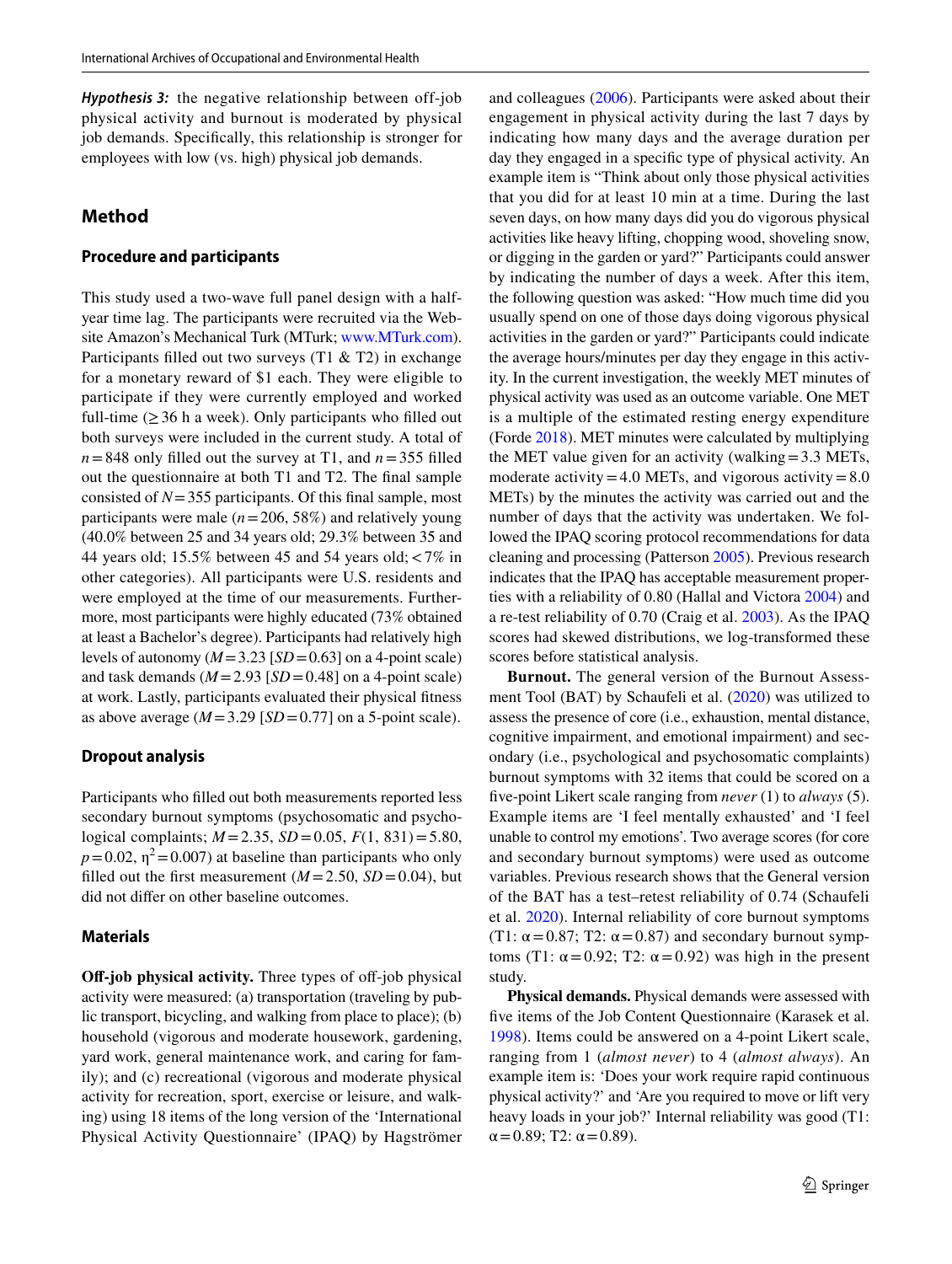**Control variables.** Age, gender and educational level were included as control variables, as these variables has been shown to be related to burnout (Brewer and Shapard [2004](#page-12-25); Hakanen et al. [2011;](#page-13-30) Purvanonva and Muros [2010](#page-14-26)).

#### **Statistical approach**

Hierarchical regression analyses were carried out to test our hypotheses. For Hypotheses 1 and 2, two models were computed, separately for primary and secondary burnout symptoms. The frst model included the control variables (age, gender, educational level). The second model included the control variables and predictor variables of interest (respectively, physical job demands [H1] and the three types of off-job physical activity [H2]). Further, three models were computed to test Hypothesis 3. The frst model contained the control variables, the second model the control and predictor variables (physical job demands and the three types of off-job physical activity), and in the third model the three interaction terms were added (between physical job demands and each off-job physical activity type). When a significant interaction term was found, the Johnson–Neyman technique was used to interpret the interaction (Carden et al. [2017](#page-12-26)). The Johnson–Neyman technique allows for identifying the regions in the range of the moderator variable where the efect of the predictor on the outcome is statistically significant.

## **Results**

#### **Descriptive statistics**

Table [1](#page-5-0) displays the means (*M*), standard deviations (*SD*), and correlations (*r)* of all outcome variables. As can be seen in Table [1](#page-5-0), burnout remained very stable between T1 and T2, as indicated by a correlation of 0.81 for core and 0.74 for secondary symptoms. As these large auto-correlations do not leave much variance to be explained, we report prospective results (X at T1 Y at T2) in this results section. The results of cross-sectional analyses (X–Y relations tested at one time point, T1 or T2) and longitudinal analyses (X at T1 Y at T2, controlled for Y at T1) can be found in the Supplementary Material.

### **Physical job demands predicting burnout**

<span id="page-5-0"></span>See Table [2](#page-6-0) for the results of testing Hypothesis 1 (physical job demands are positively related to burnout). The first model shows that the control variables accounted for a significant amount of variance in core and secondary burnout symptoms. Age turned out to be a significant predictor of core ( $β = 0.38$ ) and secondary ( $β = 0.33$ )

| Table 1 Correlation table        |                           |            |            |                  |           |           |           |           |                  |           |                |          |           |
|----------------------------------|---------------------------|------------|------------|------------------|-----------|-----------|-----------|-----------|------------------|-----------|----------------|----------|-----------|
|                                  | M (SD)                    |            | 2          | 4<br>3           | 5         | ७         |           | ᡋ<br>∞    | $\subseteq$      |           | $\overline{2}$ | 13       | $\vec{4}$ |
| Gender                           | $\overline{\mathbf{n}}$ a |            |            |                  |           |           |           |           |                  |           |                |          |           |
| 2. Age                           | n/a                       | $0.16***$  |            |                  |           |           |           |           |                  |           |                |          |           |
| 3. Educational level             | n/a                       | $-0.10$    | $-0.30*$   |                  |           |           |           |           |                  |           |                |          |           |
| 4. Physical job demands T1       | 2.01 (0.90)               | $-0.03$    | $-0.18*$   | 0.01             |           |           |           |           |                  |           |                |          |           |
| 5. Physical job demands T2       | 2.04 (0.88)               | $-0.10$    | $-0.25*$   | $0.04$ $0.72***$ |           |           |           |           |                  |           |                |          |           |
| 6. Burnout core symptoms T1      | 2.48 (0.86)               | $-0.09$    | $-0.40**$  | $0.09$ $0.39***$ | $0.30**$  |           |           |           |                  |           |                |          |           |
| 7. Burnout core symptoms T2      | 2.52 (0.87)               | $-0.13*$   | $-0.39***$ | $0.09$ $0.32***$ | $0.37**$  | $0.81***$ |           |           |                  |           |                |          |           |
| 8. Burnout secondary symptoms T1 | 2.35 (0.87)               | 0.01       | $-0.34***$ | $0.04$ $0.43***$ | $0.35**$  | $0.83**$  | $0.68**$  |           |                  |           |                |          |           |
| 9. Burnout secondary symptoms T2 | 2.40 (0.88)               | $-0.02$    | $-0.30**$  | $0.02$ $0.35***$ | $0.41**$  | $0.70**$  | $0.81**$  | $0.74***$ |                  |           |                |          |           |
| 10. Transportation off-job PA T1 | 484.68 (610.27)           | $-0.13*$   | $-0.15**$  | $0.22***0.15***$ | $0.18***$ | $0.16***$ | $0.16***$ | 0.10      | $0.14***$        |           |                |          |           |
| 1. Transportation off-job PA T2  | 502.01 (835.22)           | $-0.16***$ | $-0.12**$  | $0.16***0.06$    | $0.13**$  | $0.08\,$  | 0.04      | $0.07\,$  | $0.07$ $0.42**$  |           |                |          |           |
| 2. Household off-job PA T1       | 1040.16 (1320.51)         | 0.06       | $0.13*$    | $0.07$ 0.07      | 0.07      | $-0.04$   | $-0.06$   | $-0.04$   | $< 0.01$ 0.21 ** | $0.16***$ |                |          |           |
| 3. Household off-job PA T1       | 986.20 (1156.95)          | 0.08       | $0.11*$    | $-0.03$ 0.08     | 0.08      | $-0.01$   | $-0.03$   | 0.03      | 0.06<br>0.02     | $0.30**$  | $0.33**$       |          |           |
| 4. Recreational off-job PA T1    | 1036.92 (1368.81)         | $-0.08$    | $-0.10$    | $0.19**0.10$     | 0.09      | 0.01      | 0.03      | 0.02      | $0.25**$<br>0.03 | $0.25**$  | $0.31**$       | 0.09     |           |
| 15. Recreational off-job PA T2   | 947.03 (1221.30)          | 0.07<br>I  | $-0.05$    | $0.16**0.08$     | 0.08      | 0.06      | 0.02      | 0.03      | $0.01$ $0.21**$  | $0.44**$  | $0.22**$       | $0.44**$ | $0.43**$  |
| $*p < 0.01$ , $*p < 0.001$       |                           |            |            |                  |           |           |           |           |                  |           |                |          |           |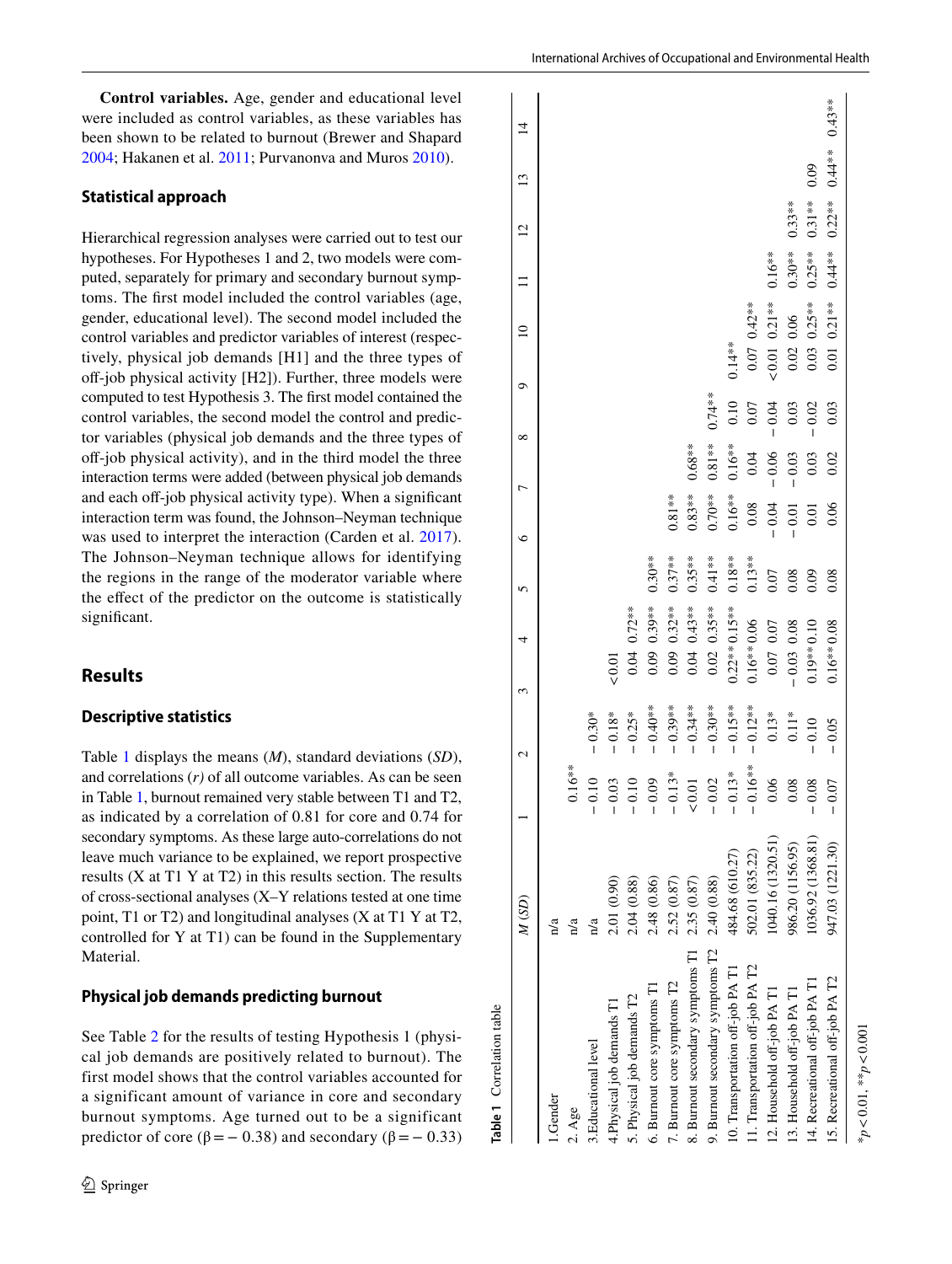|                         |         |      | Core burnout symptoms (T2) |         |      |                  |         |           | Secondary burnout symptoms (T2) |         |           |                  |
|-------------------------|---------|------|----------------------------|---------|------|------------------|---------|-----------|---------------------------------|---------|-----------|------------------|
|                         | Model 1 |      |                            | Model 2 |      |                  | Model 1 |           |                                 | Model 2 |           |                  |
|                         | b       | SE   | $\boldsymbol{p}$           | b       | SE   | $\boldsymbol{P}$ | b       | <b>SE</b> | $\boldsymbol{p}$                | b       | <b>SE</b> | $\boldsymbol{p}$ |
| Constant                | 3.71    | 0.30 | < 0.001                    | 3.04    | 0.31 | < 0.001          | 3.37    | 0.31      | < 0.001                         | 2.57    | 0.32      | < 0.001          |
| Gender                  | $-0.13$ | 0.09 | 0.13                       | $-0.13$ | 0.08 | 0.13             | 0.05    | 0.09      | 0.58                            | 0.06    | 0.09      | 0.52             |
| Age                     | $-0.30$ | 0.04 | < 0.001                    | $-0.26$ | 0.04 | < 0.001          | $-0.26$ | 0.04      | < 0.001                         | $-0.22$ | 0.04      | < 0.001          |
| Educational level       | $-0.05$ | 0.08 | 0.51                       | $-0.03$ | 0.08 | 0.68             | $-0.11$ | 0.08      | 0.18                            | $-0.09$ | 0.08      | 0.28             |
| Physical job demands T1 |         |      |                            |         | 0.25 | < 0.001          |         |           |                                 | 0.30    | 0.05      | < 0.001          |
| $\overline{F}$          | 21.38   |      |                            | 24.44   |      |                  | 12.63   |           |                                 | 20.24   |           |                  |
| $R^2$                   | 0.15    |      |                            | 0.22    |      |                  | 0.10    |           |                                 | 0.19    |           |                  |
| Adjusted $R^2$          | 0.15    |      |                            | 0.21    |      |                  | 0.09    |           |                                 | 0.18    |           |                  |
| $\Delta R^2$            |         |      |                            | 0.06    |      |                  | 0.10    |           |                                 | 0.09    |           |                  |

<span id="page-6-0"></span>**Table 2** Prospective regression models predicting core and secondary burnout symptoms at T2 from physical job demands at T1

burnout symptoms—older employees were less likely to experience these symptoms. Gender and educational level were not related to core and secondary burnout symptoms. In the second model, physical job demands were entered into the regression models, which showed a significant improvement of the models for both core and secondary symptoms. Results revealed that physical job demands were positively related to core ( $β = 0.26$ ) and secondary ( $\beta$  = 0.31) burnout symptoms. This means that Hypothesis 1 is supported prospectively. The positive associations were also found cross-sectionally (at T1 or at T2). However, the positive associations disappeared when controlling for previous levels of the outcome variables (see Supplementary Material).

#### **Off-job physical activities predicting burnout**

See Table [3](#page-6-1) for the results to test Hypothesis 2 (the three types of off-job physical activity [transportation, household, and recreation physical activity] are negatively related to burnout). In the frst step, control variables were included. The second model, including the addition of the three types of off-job physical activity, showed no significant improvement of the frst model for both core and secondary burnout symptoms (see  $\Delta R^2$  in Table [3\)](#page-6-1). Contrary to expectations, in the second model, transportation physical activity was positively related to core ( $β = 0.11$ *)* and secondary ( $β = 0.12$ ) burnout symptoms. Household and recreation physical activity were not related to core (respectively  $\beta = -0.03$ ) and  $\beta$  = − 0.02) and secondary (respectively  $\beta$  = 0.03 and  $\beta$ = − 0.02) burnout symptoms. This means that Hypothesis 2 is not supported. The positive association between

<span id="page-6-1"></span>**Table 3** Prospective regression models predicting core and secondary burnout symptoms at T2 from the different types of off-job physical activity at T1

|                                     |         |      | Core burnout symptoms (T2) |         |      |                  |         |      | Secondary burnout symptoms (T2) |         |           |                  |
|-------------------------------------|---------|------|----------------------------|---------|------|------------------|---------|------|---------------------------------|---------|-----------|------------------|
|                                     | Model 1 |      |                            | Model 2 |      |                  | Model 1 |      |                                 | Model 2 |           |                  |
|                                     | b       | SE   | $\boldsymbol{p}$           | b       | SE   | $\boldsymbol{P}$ | b       | SE   | $\boldsymbol{p}$                | b       | <b>SE</b> | $\boldsymbol{p}$ |
| Constant                            | 3.71    | 0.30 | < 0.001                    | 3.63    | 0.31 | < 0.001          | 3.37    | 0.31 | < 0.001                         | 3.22    | 0.32      | < 0.001          |
| Gender                              | $-0.13$ | 0.09 | 0.13                       | $-0.11$ | 0.09 | 0.13             | 0.05    | 0.09 | 0.58                            | 0.07    | 0.09      | 0.45             |
| Age                                 | $-0.30$ | 0.04 | < 0.001                    | $-0.29$ | 0.04 | < 0.001          | $-0.26$ | 0.04 | < 0.001                         | $-0.26$ | 0.04      | < 0.001          |
| Educational level                   | $-0.05$ | 0.08 | 0.51                       | $-0.08$ | 0.08 | 0.35             | $-0.11$ | 0.08 | 0.18                            | $-0.15$ | 0.08      | 0.08             |
| Transportation physical activity T1 |         |      |                            | 0.04    | 0.02 | 0.03             |         |      |                                 | 0.04    | 0.02      | 0.03             |
| Household physical activity T1      |         |      |                            | $-0.01$ | 0.02 | 0.60             |         |      |                                 | 0.01    | 0.02      | 0.64             |
| Recreation physical activity T1     |         |      |                            | $-0.01$ | 0.02 | 0.74             |         |      |                                 | $-0.01$ | 0.02      | 0.75             |
| F                                   | 21.38   |      |                            | 11.51   |      |                  | 12.63   |      |                                 | 7.34    |           |                  |
| $R^2$                               | 0.15    |      |                            | 0.17    |      |                  | 0.10    |      |                                 | 0.11    |           |                  |
| Adjusted $R^2$                      | 0.15    |      |                            | 0.15    |      |                  | 0.09    |      |                                 | 0.10    |           |                  |
| $\Delta R^2$                        |         |      |                            | 0.01    |      |                  |         |      |                                 | 0.02    |           |                  |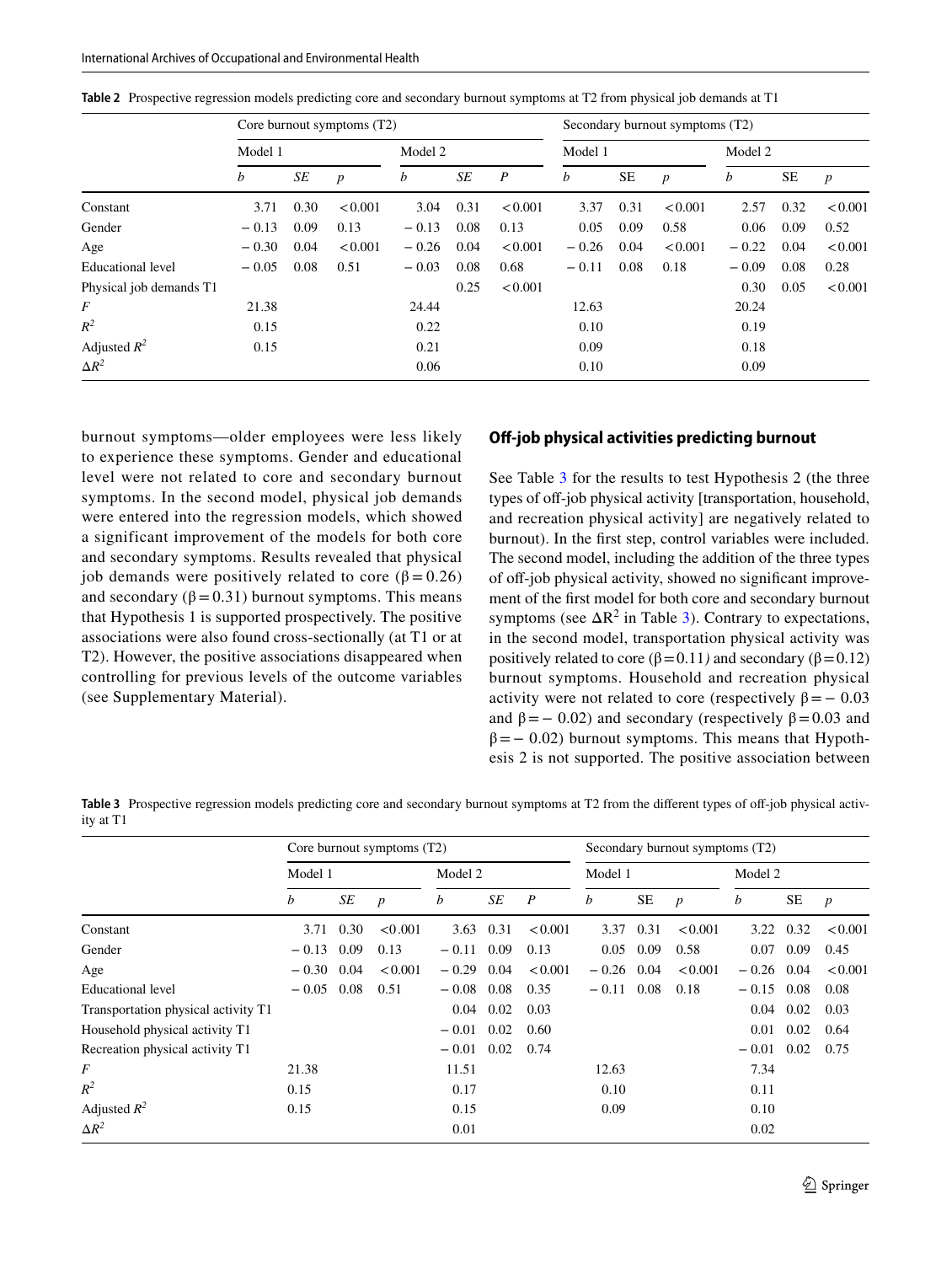transportation physical activity and core burnout symptoms was also found at T1 (cross-sectionally), but not at T2 (cross-sectionally) or longitudinally, and not for secondary burnout symptoms (see Supplementary Material).

# **Interactions of off-job physical activities and physical job demands with burnout**

Results of testing Hypothesis 3 (the negative relation between off-job physical activity and burnout is stronger for employees with low vs. high physical job demands) can be found in Table [4.](#page-8-0) The second model, including the predictor variables (physical job demands and the three types of off-job physical activity), shows a significant improvement of the frst model that only included control variables for both core and secondary burnout symptoms. In these second models, physical job demands signifcantly predicted burnout, and transportation, household, and recreational physical activity were unrelated to burnout. The third model, including the interaction terms between physical job demands and each of the three types of off-job physical activity, was signifcantly better than the second model for core burnout but not for secondary burnout symptoms (see  $\Delta R^2$  in Table [4](#page-8-0)). Results revealed no interaction between physical job demands and transportation and household physical activity on core and secondary burnout symptoms. However, the interactions between physical job demands and recreational physical activity signifcantly predicted core and secondary burnout symptoms. These signifcant interactions for core burnout symptoms are illustrated in Fig. [1](#page-9-0) and for secondary burnout symptoms in Fig. [2.](#page-9-1) The Johnson–Neyman technique (Carden et al. [2017](#page-12-26)) showed that the relationship between recreational physical activity and core burnout symptoms was signifcant and negative when physical job demands were low (lower than *M*=1.36 on a 4-point scale), and signifcant and positive when physical job demands were high (higher than  $M = 3.15$  on a 4-point scale). Similarly, the Johnson–Neyman technique revealed that the relationship between recreational physical activity and secondary burnout symptoms was signifcant and negative when physical job demands were low (lower than  $M = 1.35$  on a 4-point scale), and signifcant and positive when physical job demands were high (higher than *M*=2.73 on a 4-point scale). Given that the interplay between recreational physical activity and physical job demands was signifcant in predicting burnout, but physical job demands did not interact with transportation and household physical activity in predicting burnout, we conclude that Hypothesis 3 is partly supported. The interaction between physical job demands and recreational physical activity was also found cross-sectionally (at T1 or at T2). However, the interaction disappeared when controlling for previous levels of the outcome variables. Furthermore, a signifcant interaction between household

physical activity and physical job demands was found at T2, suggesting a bufering efect of household physical activity on the positive relation between physical job demands and burnout (see Supplementary Material).

# **Discussion**

This study aimed to investigate diferent domain-specifc physical activities (work vs. leisure time) in relation to burnout. To better align with the experience of burnout in practice, we used a recent new conceptualization and assessment of burnout (Schaufeli et al. [2020](#page-14-0)). We found that physical job demands and transportation physical activity were positively related to burnout symptoms. Household physical activity was unrelated to burnout symptoms. Further, we found that recreational physical activity was only negatively related to burnout symptoms among employees with low physical job demands. In contrast, recreational physical activity was related to more burnout symptoms among employees with high physical job demands.

## **Theoretical implications**

The present study has several theoretical implications. First, our research contributes to the literature by showing that a distinction between diferent domain-specifc physical activities is relevant for predicting burnout. In contrast to earlier notions that physical activity may prevent and reduce burnout (Gerber et al. [2020;](#page-13-3) Naczenski et al. [2017](#page-13-4); Ochentel et al. [2018\)](#page-13-5), we showed that specifc physical activities, i.e., physical job demands and transportation physical activity, were *positively* related to burnout symptoms. The positive association between physical job demands and burnout is in line with the 'physical activity health paradox' stating that physical activity at work impairs health, whereas off-job physical activity promotes it (Coenen et al. [2020](#page-12-4); Holtermann et al. [2018\)](#page-13-6). It is important to note that previous research on this paradox mainly focused on the adverse efects of physical activity at work on *physical* health (Cille-kens et al. [2020\)](#page-12-10). We showed that these adverse effects may also apply to burnout. The fnding that transportation physical activity was positively related, and household physical activity was unrelated to burnout were contrary to our expectations and the 'physical activity health paradox' (Coenen et al. [2020](#page-12-4); Holtermann et al. [2018\)](#page-13-6). It is conceivable that the beneficial effects of the different types of off-job physical activity are only visible under certain circumstances. For instance, transportation physical activity could be a source of stress when it is compulsory (Isoard-Gautheur et al. [2019\)](#page-13-20) or is carried out in an environment with noise, pollution, or a poor infrastructure (Asztalos et al. [2009;](#page-12-19) Chatterjee et al. [2019](#page-12-14)). Regarding household physical activity, it is possible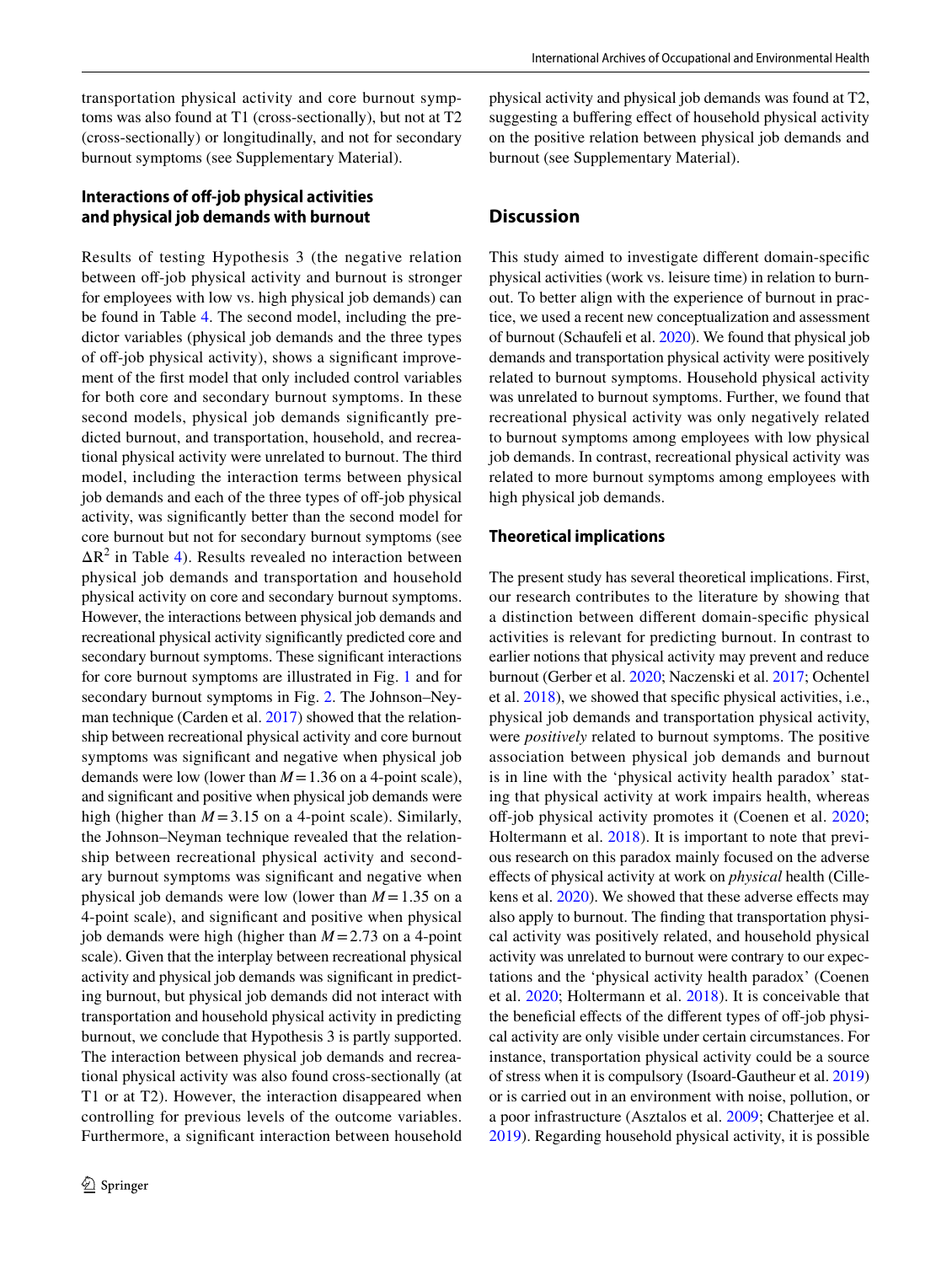| International Archives of Occupational and Environmental Health |
|-----------------------------------------------------------------|
|-----------------------------------------------------------------|

|                                                                    | Core burnout symptoms (T2) |                          |                     |              |         | Secondary burnout symptoms (T2) |         |                     |      |       |              |       |  |
|--------------------------------------------------------------------|----------------------------|--------------------------|---------------------|--------------|---------|---------------------------------|---------|---------------------|------|-------|--------------|-------|--|
|                                                                    | Model 1                    | Model 2                  | Model 3             |              | Model 1 |                                 |         | Model 2             |      |       | Model 3      |       |  |
|                                                                    | D<br>SE <sub></sub>        | p<br>SE <sub></sub><br>d | SE <sub></sub><br>d | p            | d       | p<br>SE                         |         | d                   | SE   | P,    | SE<br>d      | p     |  |
| Constant                                                           | < 0.001<br>3.71 0.30       | 0.001<br>3.04 0.32       | 3.78 0.44           | ${}_{0.001}$ | 3.37    | 0.31                            | < 0.001 | 2.52                | 0.33 | 0.001 | 2.98 0.45    | 0.001 |  |
| Gender                                                             | 0.13<br>$-0.13$ 0.09       | 0.18<br>$-0.11$ 0.09     | $-0.12\ 0.08$       | 0.16         | 0.05    | 0.09                            | 0.58    | 0.07                | 0.09 | 0.45  | 0.07 0.09    | 0.44  |  |
| Age                                                                | < .001<br>$-0.30$ 0.04     | 0.001<br>$-0.26$ 0.04    | $-0.25$ 0.04        | ${}_{0.001}$ | $-0.26$ | 0.04                            | 0.001   | $-0.21$             | 0.04 | 0.001 | $-0.21$ 0.02 | 0.001 |  |
| Educational level                                                  | 0.51<br>$-0.05$ 0.08       | 0.62<br>$-0.04$ 0.08     | $-0.04008$          | 0.58         | $-0.11$ | 0.08                            | 0.18    | $-0.10$             | 0.08 | 0.20  | $-0.11$ 0.08 | 0.16  |  |
| Transportation physical activity T1                                |                            | 0.10<br>$0.03$ $0.02$    | 0.01 0.04           | 0.88         |         |                                 |         | 0.03                | 0.02 | 0.09  | 0.00 0.04    | 0.94  |  |
| Household physical activity T1                                     |                            | 0.40<br>$-0.02$ 0.02     | $-0.04$ 0.05        | 0.41         |         |                                 |         | 0.01                | 0.02 | 0.89  | 0.01 0.05    | 0.82  |  |
| Recreation physical activity T1                                    |                            | 0.54<br>$-0.01$ 0.02     | $-0.11$ 0.03        | < 0.01       |         |                                 |         | $-0.01$             | 0.02 | 0.52  | $-0.09$ 0.04 | 0.02  |  |
| Physical job demands T1                                            |                            | < 0.001<br>0.05<br>0.24  | $-0.10$ 0.15        | 0.51         |         |                                 |         | 0.29                | 0.05 | 0.001 | 0.08 0.16    | 0.63  |  |
| Transportation physical activity T1 x Physi-<br>cal job demands T1 |                            |                          | 0.01 0.02           | 0.71         |         |                                 |         |                     |      |       | 0.01 0.02    | 0.56  |  |
| Household physical activity T1 x Physical<br>job demands T1        |                            |                          | 0.01 0.02           | 0.79         |         |                                 |         |                     |      |       | $-0.01$ 0.02 | 0.69  |  |
| Recreational physical activity T1 x Physical<br>$d$ emands $T$     |                            |                          | 0.05002             | < 0.01       |         |                                 |         |                     |      |       | 0.04002      | 0.02  |  |
|                                                                    | 21.38                      | 14.47                    | 11.69               |              | 12.63   |                                 |         | 12.02               |      |       | 9.23         |       |  |
| $\mathcal{R}^2$                                                    | 0.15                       | 0.23                     | 0.25                |              | 0.10    |                                 |         |                     |      |       | 0.21         |       |  |
| Adjusted $R^2$                                                     | 0.15                       | 0.21                     | 0.23                |              | 0.09    |                                 |         | $\frac{0.20}{0.18}$ |      |       | 0.19         |       |  |
| $\Delta R^2$                                                       |                            | 0.07                     | 0.03                |              |         |                                 |         | 0.10                |      |       | 0.02         |       |  |

<span id="page-8-0"></span>**Table 4** Prospective regression models predicting core and secondary burnout symptoms at T2 from the interaction between physical job demands and diferent types of of-job physical activity Table 4 Prospective regression models predicting core and secondary burnout symptoms at T2 from the interaction between physical job demands and different types of off-job physical activity<br>at T1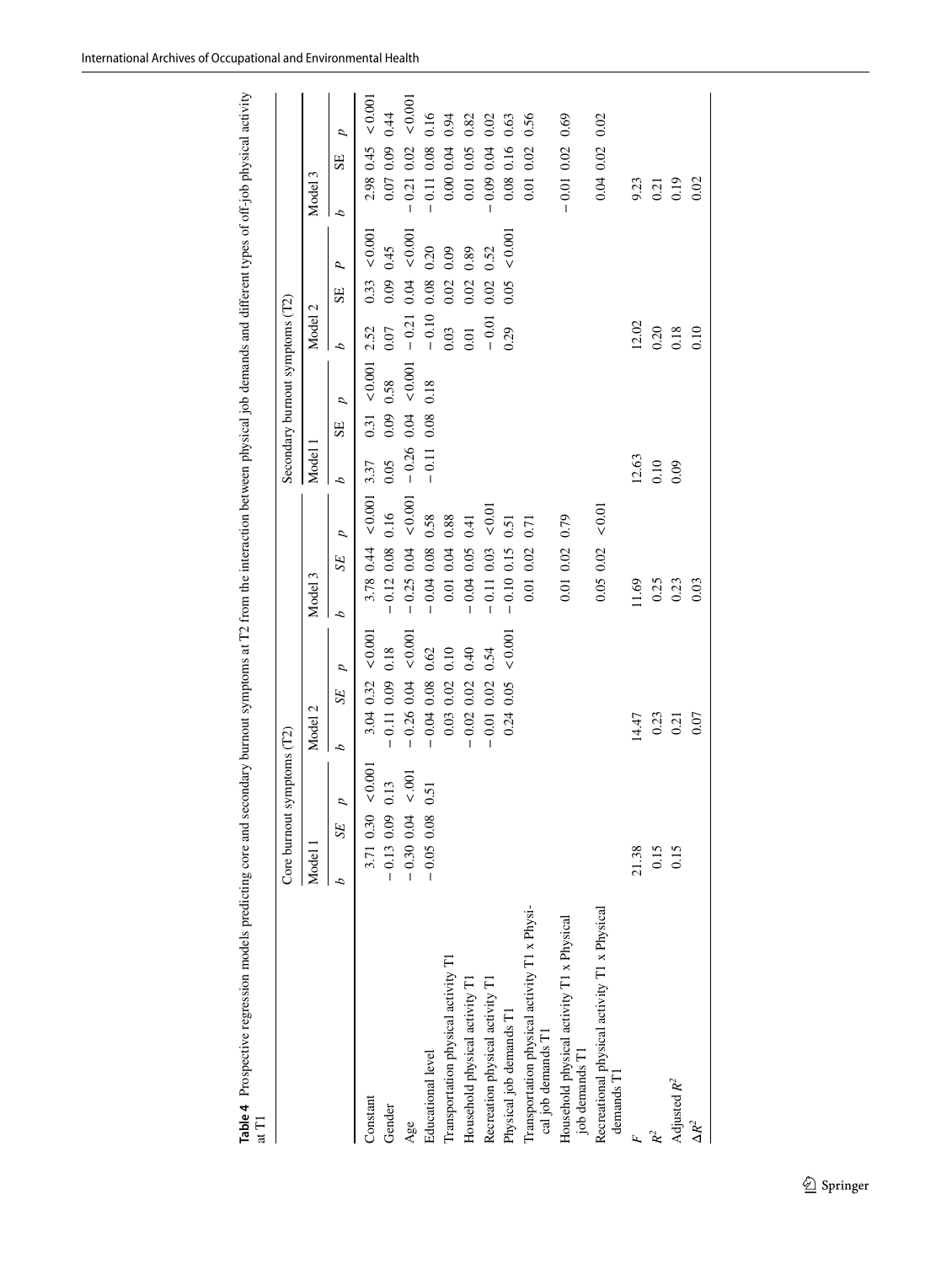<span id="page-9-0"></span>



<span id="page-9-1"></span>**Fig. 2** Physical demands as a moderator in the relation between recreational physical activity and secondary burnout symptoms

that these activities simultaneously facilitate recovery (e.g., through the distraction of work) and hamper relaxation and mastery (e.g., because of their obligatory and repetitive character), which may result in null fndings.

A second contribution is that we showed that certain physical activities interact in predicting burnout. It was demonstrated that recreational physical activity was only related to fewer burnout symptoms among employees with low physical job demands. Moreover, recreational physical activity was related to more burnout symptoms among employees with high physical job demands. These fndings suggest that the simultaneous enactment of diferent physical activities alters their potential unique efects (cf. Prince et al. [2021](#page-14-24)). Therefore, researchers should not restrict themselves to one domain-specifc physical activity when studying possible positive efects following physical activity. The results are in line with theoretical notions that recovery from job demands mainly occurs when the resources that are needed during work are no longer called upon during leisure time and that resources are notably regained when drawing on other resources than during work (Hobfoll et al. [2018](#page-13-7); Meijman and Mulder [1998](#page-13-8)). Furthermore, our fndings are in line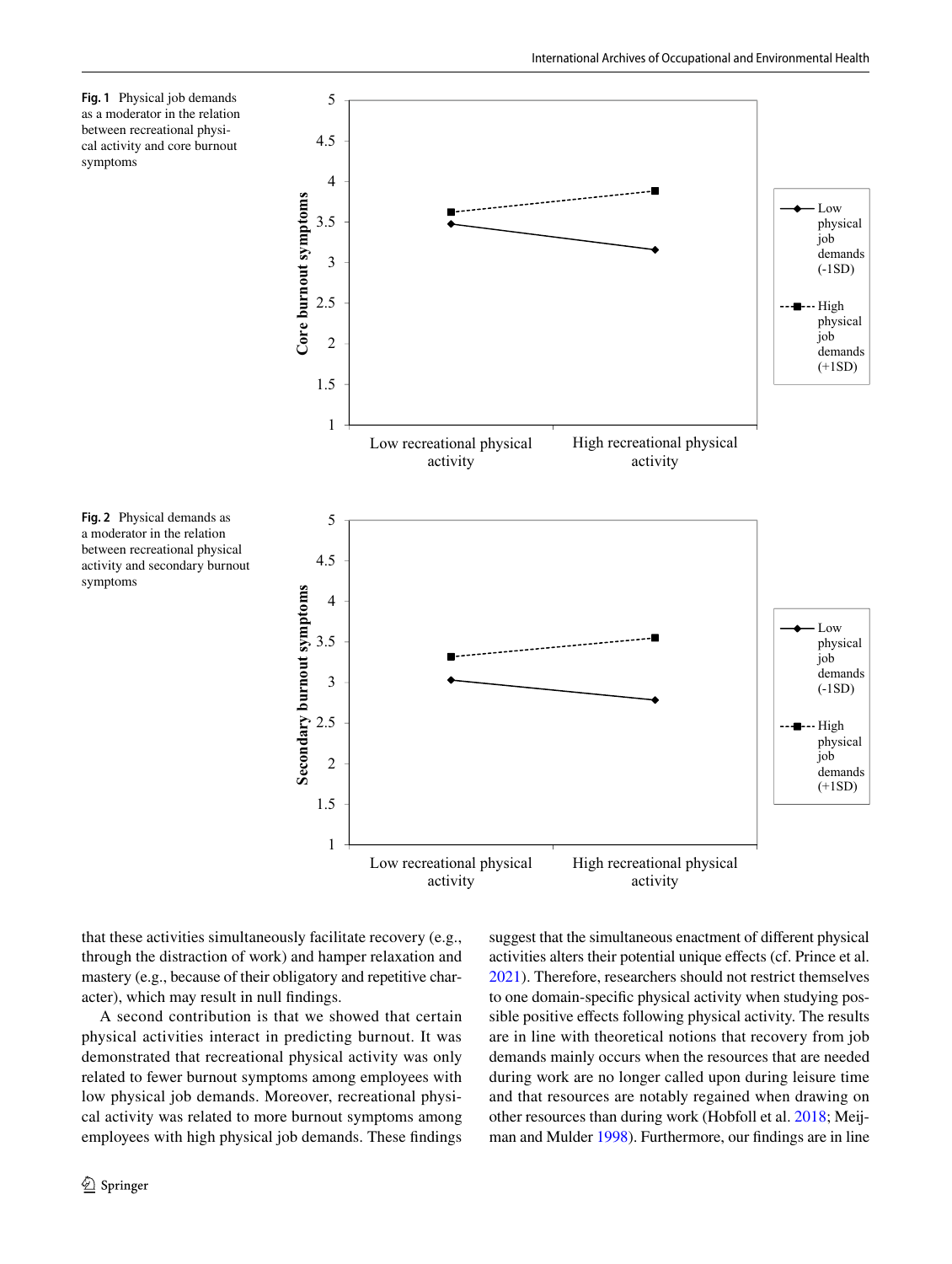with the contention that physical activity causes short-term depletion of physical resources (e.g., muscle tissue damage, hormonal disturbances; Graaf-Roelfsema et al. [2007](#page-13-21)) and when it is not combined with sufficient bodily recovery may result in an accumulation of physiological and psychological costs, eventually resulting in adverse outcomes such as burnout (see Demerouti et al. [2009](#page-12-12)).

Third, by showing that diferent physical activities and their interplay with physical job demands contribute to burnout, we expand the nomological network of a new defnition of burnout (Schaufeli et al. [2020](#page-14-0)). These fndings confrm previous suggestions and fndings that non-work factors could be antecedents of burnout (Bianchi et al. [2021](#page-12-27)). Furthermore, the fnding that the relations between the diferent physical activities and burnout did not difer based on whether core or secondary symptoms were included in the analyses is consistent with the notion that secondary burnout symptoms such as depressive and psychosomatic complaints are important indicators of burnout (Schaufeli et al. [2020](#page-14-0)). Further, whereas previous studies mainly showed that prolonged exposure to *cognitive* or *emotional* job demands leads to burnout (Maslach and Leiter [2016\)](#page-13-1), we showed that exposure to *physical* job demands might lead to burnout as well. Just like cognitive and emotional job demands, physical job demands presumably contribute to sustained activation of physiological stress systems (e.g., autonomic nervous system and adrenal medullary axis; see Bayes et al. [2021\)](#page-12-8), which may result in burnout (Landers and Arent [2007;](#page-13-16) Sothmann [2006](#page-14-16)).

## **Strengths, limitations, and suggestions for future research**

This study has several strengths. We used a time-lagged design that provided opportunities for testing relations and temporal precedence (the 'cause' should occur before the 'outcome'), which are both criteria of determining causality (Spector [2019\)](#page-14-4). Additionally, this study is high in ecological validity, as we used a new conceptualization and assessment of burnout that closely matches the daily burnout experience (Schaufeli et al. [2020](#page-14-0)). Finally, we incorporated various domain-specifc physical activity types, which gives a more fne-grained understanding of how physical activity and burnout are related.

Despite the study's strengths, several limitations of this study need to be addressed. First, we cannot make causal claims. We found that core and secondary burnout symptoms were highly stable over a half year. This stability implies that it is statistically speaking rather challenging to detect acrosstime relations. Indeed, we found that physical activities and burnout were cross-sectionally and prospectively related, but these relations disappeared when investigated longitudinally (i.e., when we controlled for the outcome at baseline). Thus,

we could not fnd evidence for the idea that physical activity is related to a *change* in burnout. Earlier studies revealed that cross-lagged efects on burnout occurred at longer time intervals (see e.g., De Vries et al. [2016](#page-12-28); Naczenski et al. [2017;](#page-13-4) Guthier et al. [2020\)](#page-13-10). Accordingly, we suggest that future research adopts a more extended time lag ( $\geq 1$  year) to study physical activity and burnout over time. Furthermore, if possible, including more than two measurement occasions is desirable to maximize the chances of fnding the appropriate time lag (Guthier et al. [2020;](#page-13-10) Spector [2019](#page-14-4)).

Second—related to the previous limitation—we were not able to control for all relevant third variables, which is essential to allow for more robust causal inferences (Spector and Brannick [2011](#page-14-27)). For instance, we selected full-time working employees, but did not measure participants' actual work hours. Previous research has shown that excessive work hours and working overtime are negatively related to off-job physical activity (Kirk and Rhodes  $2011$ ) and positively to burnout (Rabenu and Aharoni-Goldenberg [2017](#page-14-28)). Work hours may thus have acted as a potential third variable. Accordingly, in future research, we suggest incorporating these variables as controls (see Spector and Brannick [2011](#page-14-27) for suggestions on how to do this).

The third limitation concerns our physical activity measure. Physical activity was self-reported. Although this measure has been found to be reliable and valid (Craig et al. [2003;](#page-12-24) Hallal and Victora [2004](#page-13-28)), research has also shown that people sometimes find it difficult to adequately recall their actual physical activity level (Dowd et al. [2018\)](#page-12-29). Furthermore, our used measure did not explicitly ask for strength training (i.e., it was asked how much time/how many days participants engaged in moderate and vigorous activities, and some examples of these activities were provided), while previous research indicates that this type of physical activity may have health benefts among employees with physically demanding work (Sundstrup et al. [2020](#page-14-29)). Preferably, future research should include device-based measures such as accelerometers or specifcally ask for strength training to better assess physical activity (Skotte et al. [2014\)](#page-14-30).

The fourth limitation relates to the generalizability of our fndings. We studied full-time working employees (US residents) who were also enrolled in Amazon's MTurk. Although previous research concludes that MTurk samples are a viable source for occupational health research (Michel et al. [2018](#page-13-32); Keith et al. [2017](#page-13-33)), it has been shown that MTurk samples tend to be younger, more educated, have lower income, engage in less healthy behaviors, and have more mental health problems than nationally representative samples (Keith et al. [2017;](#page-13-33) Walters et al. [2018](#page-14-31)). Further, whitecollar employees (especially employed in technological jobs) seem to be slightly overrepresented compared to blue-collar employees (Michel et al. [2018\)](#page-13-32). A positive point is that MTurk samples seem to come from a more diverse set of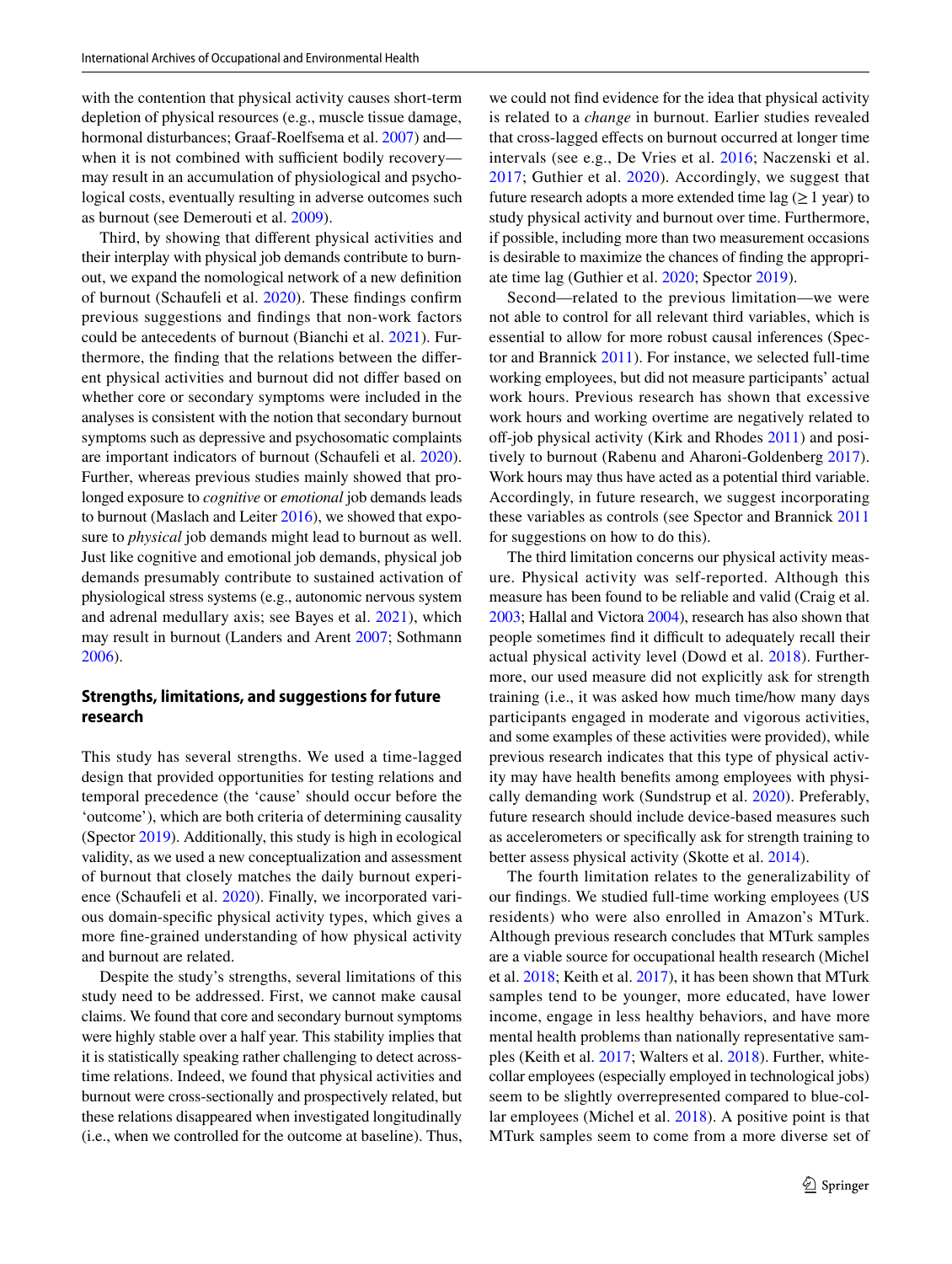industries than samples typically used in occupational health research (Michel et al. [2018;](#page-13-32) Keith et al. [2017\)](#page-13-33). To increase generalizability, we suggest that future research replicate our fndings using representative samples of the general population, preferably including more blue-collar workers.

Fifth, it is possible that attrition bias has played a role in this study, since participants who dropped out at the second measurement reported more secondary burnout symptoms at baseline (medium efect size). This systematic attrition might have resulted in a restriction of range in burnout and an underestimation of the found relations (Asendorpf et al. [2014](#page-12-30)). Unfortunately, attrition is very common in longitudinal studies. We suggest that future research tries to limit attrition or use multiple imputations when data are missing at random (see e.g., Asendorpf et al. [2014\)](#page-12-30).

### **Practical implications**

Our research has several practical implications. We found that full-time workers exposed to physical job demands are at higher risk for burnout. This result and the previously found adverse health effects of physically demanding work (Coenen et al. [2020](#page-12-4); Holtermann et al. [2018](#page-13-6)) highlight the importance of organizational preventive measures such as supervisor support (Clays et al. [2016\)](#page-12-31), decision authority, skill discretion (Viotti et al. [2017\)](#page-14-32), workplace strength training (Sundstrup et al. [2020\)](#page-14-29), and exoskeletons (Shepertycky et al.  $2021$ ) to buffer the negative effects of high physical job demands. Further, to prevent incomplete recovery from work, it seems advisable that full-time working employees with physically demanding work do not overly engage in recreational physical activities during non-work time. Possibly, these employees could beneft from other recovery strategies that do not require sustained physical effort, such as social and relaxation activities (Sonnentag et al. [2017](#page-14-34)). In contrast, for full-time working employees with low physical demands (white-collar workers), it seems advisable to engage in recreational physical activity to enhance work recovery and prevent burnout.

# **Conclusion**

This study shows that physical activities on and off the job interact and do not play the same role in preventing burnout. Our fndings point to a physical activity paradox in which physically demanding work is related to more burnout symptoms, and that recreational physical activity strengthens this relationship. In contrast, recreational physical activity is related to fewer burnout symptoms among employees who do not have physically demanding work. These fndings suggest that employees' off-job physical activity should be tailored based on employees' level of physical activity at work to lower the risk of job burnout. To allow for frmer causal inferences regarding the relations between diferent physical activities and burnout, we suggest that future longitudinal investigations use longer time intervals between measurement points, control for relevant third variables, use devicebased physical activity measures, and try to limit systematic attrition.

**Supplementary Information** The online version contains supplementary material available at <https://doi.org/10.1007/s00420-021-01759-y>.

**Author contributions** JV and AB both devised the conceptual ideas and wrote the paper. JV collected the data and performed the analysis.

**Funding** Not applicable.

**Data availability** Data and material can be requested from the corresponding author.

**Code availability** Not applicable.

#### **Declarations**

**Conflict of interest** We have no known confict of or competing interest to disclose.

**Ethical approval** Our research adheres to the Netherlands Code of Conduct for Research Integrity.

**Consent to participate** Informed consent was obtained from all individual participants included in the study.

**Consent for publication** Consent for publication was obtained from all individual participants included in the study.

**Open Access** This article is licensed under a Creative Commons Attribution 4.0 International License, which permits use, sharing, adaptation, distribution and reproduction in any medium or format, as long as you give appropriate credit to the original author(s) and the source, provide a link to the Creative Commons licence, and indicate if changes were made. The images or other third party material in this article are included in the article's Creative Commons licence, unless indicated otherwise in a credit line to the material. If material is not included in the article's Creative Commons licence and your intended use is not permitted by statutory regulation or exceeds the permitted use, you will need to obtain permission directly from the copyright holder. To view a copy of this licence, visit<http://creativecommons.org/licenses/by/4.0/>.

## **References**

- <span id="page-11-0"></span>Alarcon GM (2011) A meta-analysis of burnout with job demands, resources, and attitudes. J Vocat Behav 79:549–562. [https://doi.](https://doi.org/10.1016/j.jvb.2011.03.007) [org/10.1016/j.jvb.2011.03.007](https://doi.org/10.1016/j.jvb.2011.03.007)
- <span id="page-11-1"></span>Aronsson G, Theorell T, Grape T, Hammarström A, Hogstedt C, Marteinsdottir I, Skoog I, Träskman-Bendz HC (2017) A systematic review including meta-analysis of work environment and burnout symptoms. BMC Public Health 17:264. [https://doi.org/10.1186/](https://doi.org/10.1186/s12889-017-4153-7) [s12889-017-4153-7](https://doi.org/10.1186/s12889-017-4153-7)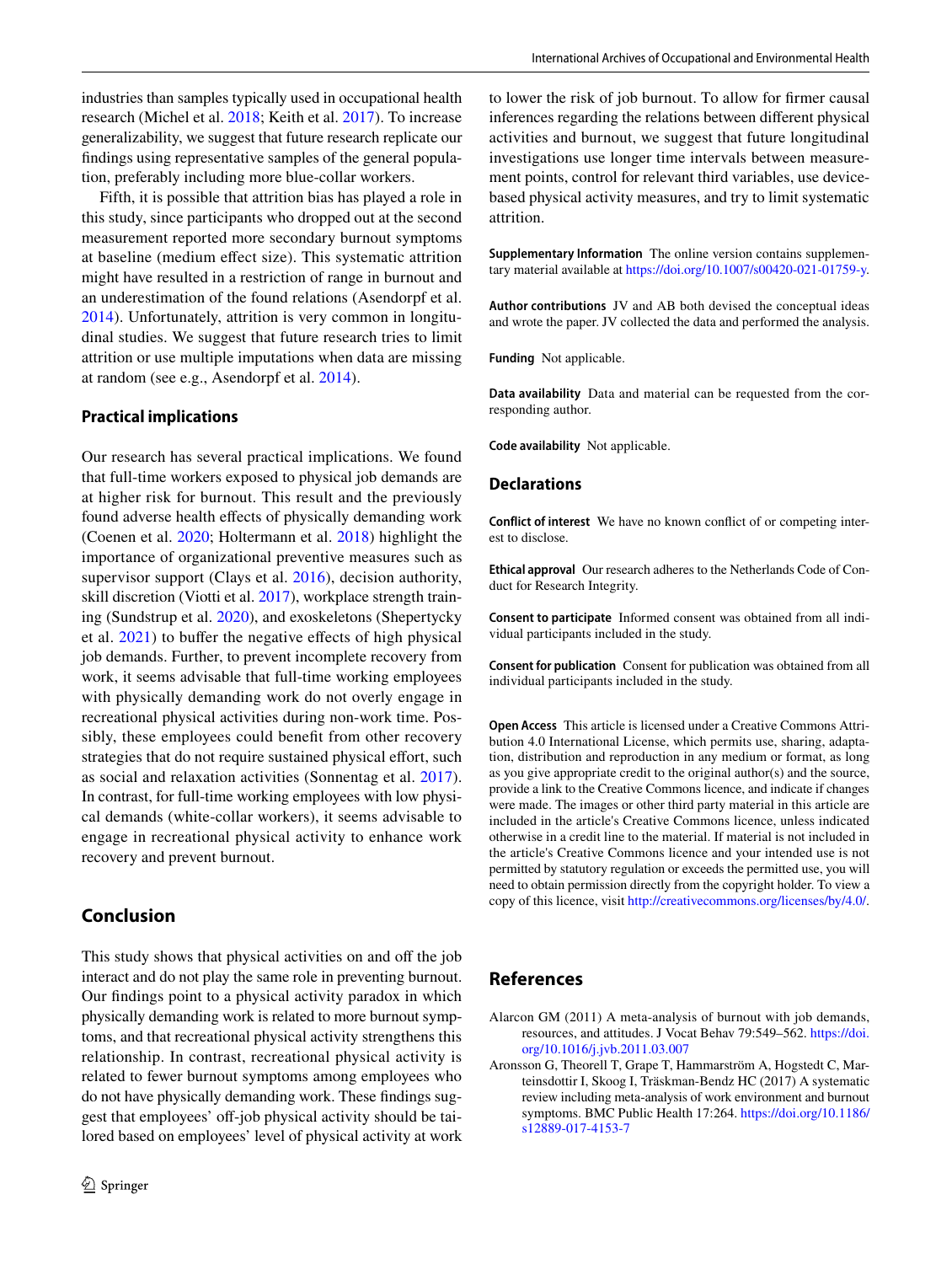- <span id="page-12-30"></span>Asendorpf JB, van de Schoot R, Denissen JJA, Hutteman R (2014) Reducing bias due to systematic attrition in longitudinal studies: the benefts of multiple imputation. Int J Behav Dev 38:453–460. <https://doi.org/10.1177/0165025414542713>
- <span id="page-12-19"></span>Asztalos M, Wijndaele K, De Bourdeaudhuij I, Philippaerts R, Matton L, Duvigneaud N, Thomis M, Duquet W, Lefevre J, Cardon G (2009) Specifc associations between types of physical activity and components of mental health. J Sci Med Sport 12:468–474. <https://doi.org/10.1016/j.jsams.2008.06.009>
- <span id="page-12-2"></span>Bakker AB, Demerouti E (2017) Job demands–resources theory: taking stock and looking forward. J Occup Health Psychol 22:273–285. <https://doi.org/10.1037/ocp0000056>
- <span id="page-12-3"></span>Bakker AB, de Vries JD (2021) Job Demands-Resources theory and self-regulation: new explanations and remedies for job burnout. Anxiety Stress Coping 34:1–21. [https://doi.org/10.1080/10615](https://doi.org/10.1080/10615806.2020.1797695) [806.2020.1797695](https://doi.org/10.1080/10615806.2020.1797695)
- <span id="page-12-16"></span>Basso JC, Suzuki WA (2017) The effects of acute exercise on mood, cognition, neurophysiology, and neurochemical pathways: a review. Brain Plast 2:127–152. [https://doi.org/10.3233/](https://doi.org/10.3233/BPL-160040) [BPL-160040](https://doi.org/10.3233/BPL-160040)
- <span id="page-12-8"></span>Bayes A, Tavella G, Parker G (2021) The biology of burnout: causes and consequences. World J Biol Psychiatry. [https://doi.org/10.](https://doi.org/10.1080/15622975.2021.1907713) [1080/15622975.2021.1907713](https://doi.org/10.1080/15622975.2021.1907713)
- <span id="page-12-23"></span>Bernaards CM, Jans MP, Van den Heuvel SG, Hendriksen IJ, Houtman IL, Bongers PM (2006) Can strenuous leisure time physical activity prevent psychological complaints in a working population? Occup Environ Med 63:10–16. [https://doi.org/10.1136/](https://doi.org/10.1136/oem.2004.017541) [oem.2004.017541](https://doi.org/10.1136/oem.2004.017541)
- <span id="page-12-1"></span>Bianchi R, Schonfeld IS, Laurent E (2019) Burnout: Moving beyond the status quo. Int J of Stress Manag 26:36–45. [https://doi.org/](https://doi.org/10.1037/str0000088) [10.1037/str0000088](https://doi.org/10.1037/str0000088)
- <span id="page-12-27"></span>Bianchi R, Manzano-Garcia G, Rolland JP (2021) Is burnout primarily linked to work-situated factors? A relative weight analytic study. Front Psychol.<https://doi.org/10.3389/fpsyg.2020.623912>
- <span id="page-12-9"></span>Boksem MAS, Tops M (2008) Mental fatigue: costs and benefts. Brain Res Rev 59:125–139. [https://doi.org/10.1016/j.brainresrev.2008.](https://doi.org/10.1016/j.brainresrev.2008.07.001) [07.001](https://doi.org/10.1016/j.brainresrev.2008.07.001)
- <span id="page-12-25"></span>Brewer EW, Shepard L (2004) Employee burnout: a meta-analysis of the relationship between age or years of experience. Hum Resour Dev Rev 3:102–123. <https://doi.org/10.1177/1534484304263335>
- <span id="page-12-26"></span>Carden SW, Holtzman NS, Strube MJ (2017) CAHOST: an excel workbook for facilitating the Johnson-Neyman Technique for two-way interactions in multiple regression. Front Psychol 8:1293. [https://](https://doi.org/10.3389/fpsyg.2017.01293) [doi.org/10.3389/fpsyg.2017.01293](https://doi.org/10.3389/fpsyg.2017.01293)
- <span id="page-12-13"></span>Caspersen CJ, Powell KE, Christenson GM (1985) Physical activity, exercise, and physical ftness: defnitions and distinctions for health-related research. Public Health Rep 100:126–131
- <span id="page-12-20"></span>Cerin E, Leslie E, Sugiyama T, Owen N (2009) Associations of multiple physical activity domains with mental well-being. Ment Health Phys Act 2:55–64. [https://doi.org/10.1016/j.mhpa.2009.](https://doi.org/10.1016/j.mhpa.2009.09.004) [09.004](https://doi.org/10.1016/j.mhpa.2009.09.004)
- <span id="page-12-14"></span>Chatterjee K, Chng S, Clark B, Davis A, De Vos J, Ettema D, Handy S, Martin A, Reardon L (2019) Commuting and wellbeing: a critical overview of the literature with implications for policy and future research. Transp Rev 40:5–34. [https://doi.org/10.1080/](https://doi.org/10.1080/01441647.2019.1649317) [01441647.2019.1649317](https://doi.org/10.1080/01441647.2019.1649317)
- <span id="page-12-10"></span>Cillekens B, Lang M, van Mechelen W, Verhagen E, Huysmans MA, Holtermann A, van der Beek AJ, Coenen P (2020) How does occupational physical activity infuence health? An umbrella review of 23 health outcomes across 158 observational studies. Br J Sports Med 54:1474–1481. [https://doi.org/10.1136/bjspo](https://doi.org/10.1136/bjsports-2020-102587) [rts-2020-102587](https://doi.org/10.1136/bjsports-2020-102587)
- <span id="page-12-21"></span>Clays E, De Bacquer D, Janssens H, De Clercq B, Casini A, Braeckman L, Kittel F, De Backer G, Holtermann A (2013) The association between leisure time physical activity and coronary heart disease among men with diferent physical work demands: a prospective

cohort study. Eur J Epidemiol 28:241–247. [https://doi.org/10.](https://doi.org/10.1007/s10654-013-9764-4) [1007/s10654-013-9764-4](https://doi.org/10.1007/s10654-013-9764-4)

- <span id="page-12-31"></span>Clays E, Casini A, Van Herck K, De Bacquer D, Kittel F, De Backer G, Holtermann A (2016) Do psychosocial job resources buffer the relation between physical work demands and coronary heart disease? A prospective study among men. Int Arch Occup Environ Health 89:1299–1307. [https://doi.org/10.1007/](https://doi.org/10.1007/s00420-016-1165-z) [s00420-016-1165-z](https://doi.org/10.1007/s00420-016-1165-z)
- <span id="page-12-4"></span>Coenen P, Huysmans MA, Holtermann A, Krause N, van Mechelen W, Straker LM, van der Beek AJ (2020) Towards a better understanding of the "physical activity paradox": the need for a research agenda. Br J Sports Med 54:1055–1057. [https://doi.org/](https://doi.org/10.1136/bjsports-2019-101343) [10.1136/bjsports-2019-101343](https://doi.org/10.1136/bjsports-2019-101343)
- <span id="page-12-24"></span>Craig CL, Marshall AL, Sjöström M, Bauman AE, Booth ML, Ainsworth BE, Pratt M, Ekelund U, Yngve A, Sallis JF, Oja P (2003) International physical activity questionnaire: 12-country reliability and validity. Med Sci Sports Exerc 35:1381–1395. [https://doi.](https://doi.org/10.1249/01.MSS.0000078924.61453.FB) [org/10.1249/01.MSS.0000078924.61453.FB](https://doi.org/10.1249/01.MSS.0000078924.61453.FB)
- <span id="page-12-11"></span>De Jonge J, Dollard M, Dormann C, Le Blanc PM (2000) The demandcontrol model: specifc demands, specifc control, and welldefned groups. Int J Stress Manag 7:269–287. [https://doi.org/](https://doi.org/https://doi.org/10.1023/A:1009541929536) [10.1023/A:1009541929536](https://doi.org/https://doi.org/10.1023/A:1009541929536)
- <span id="page-12-28"></span>De Vries JD, Claessens BJC, Van Hooff MLM, Geurts SAE, Van den Bossche SNJ, Kompier MAJ (2016) Disentangling longitudinal relations between physical activity, work-related fatigue, and task demands. Int Arch Occup Environ Health 89:89–101. [https://doi.](https://doi.org/10.1007/s00420-015-1054-x) [org/10.1007/s00420-015-1054-x](https://doi.org/10.1007/s00420-015-1054-x)
- <span id="page-12-18"></span>Deci EL, Ryan RM (2000) The "what" and "why" of goal pursuits: human needs and the self-determination of behavior. Psychol Inq 11:227–268. [https://doi.org/10.1207/S15327965PLI1104\\_01](https://doi.org/10.1207/S15327965PLI1104_01)
- <span id="page-12-7"></span>Demerouti E, Bakker AB (2011) The Job Demands-Resources model: challenges for future research. SA J Ind Psychol 37:1–9. [https://](https://doi.org/10.4102/sajip.v37i2.974) [doi.org/10.4102/sajip.v37i2.974](https://doi.org/10.4102/sajip.v37i2.974)
- <span id="page-12-5"></span>Demerouti E, Bakker AB, Nachreiner F, Schaufeli WB (2001) The Job Demands-Resources model of burnout. J Appl Psychol 86:499– 512. <https://doi.org/10.1037/0021-9010.86.3.499>
- <span id="page-12-12"></span>Demerouti E, Bakker AB, Geurts SAE, Taris TW (2009) Daily recovery from work-related effort during non-work time. Curr Persp on Job Stress Recov Res Occup Stress Wellbeing 7:85–123. [https://](https://doi.org/10.1108/S1479-3555(2009)0000007006) [doi.org/10.1108/S1479-3555\(2009\)0000007006](https://doi.org/10.1108/S1479-3555(2009)0000007006)
- <span id="page-12-6"></span>Demerouti E, Mostert K, Bakker AB (2010) Burnout and work engagement: a thorough investigation of the independency of both constructs. J Occup Health Psychol 15:209–222. [https://doi.org/10.](https://doi.org/10.1037/a0019408) [1037/a0019408](https://doi.org/10.1037/a0019408)
- <span id="page-12-17"></span>Dishman RK, McDowell CP, Herring MP (2021) Customary physical activity and odds of depression: a systematic review and metaanalysis of 111 prospective cohort studies. Br J Sport Med. <https://doi.org/10.1136/bjsports-2020-103140>
- <span id="page-12-29"></span>Dowd KP, Szeklicki R, Minetto MA, Murphy MH, Polito A, Van der Ploeg H, Ekelund U, Maciaszek J, Stemplewski R, Tomczak M, Donnelly AE (2018) A systematic literature review of reviews on techniques for physical activity measurement in adults: a DEDI-PAC study. Int J Behav Nutr Phys Act 15:15. [https://doi.org/10.](https://doi.org/10.1186/s12966-017-0636-2) [1186/s12966-017-0636-2](https://doi.org/10.1186/s12966-017-0636-2)
- <span id="page-12-0"></span>Eurofound (2018), Burnout in the workplace: A review of data and policy responses in the EU, Publications Office of the European Union, Luxembourg
- <span id="page-12-15"></span>Fernandes J, Arida RM, Gomez-Pinilla F (2017) Physical exercise as an epigenetic modulator of brain plasticity and cognition. Neurosci Biobehav Rev 80:443–456
- <span id="page-12-22"></span>Ferrario MM, Roncaioli M, Veronesi G, Holtermann A, Clays E, Borchini R, Cavicchiolo M, Grassi G, Cesane G (2018) Difering associations for sport versus occupational physical activity and cardiovascular risk. Heart 104:1165–1172. [https://doi.org/10.](https://doi.org/10.1136/heartjnl-2017-312594) [1136/heartjnl-2017-312594](https://doi.org/10.1136/heartjnl-2017-312594)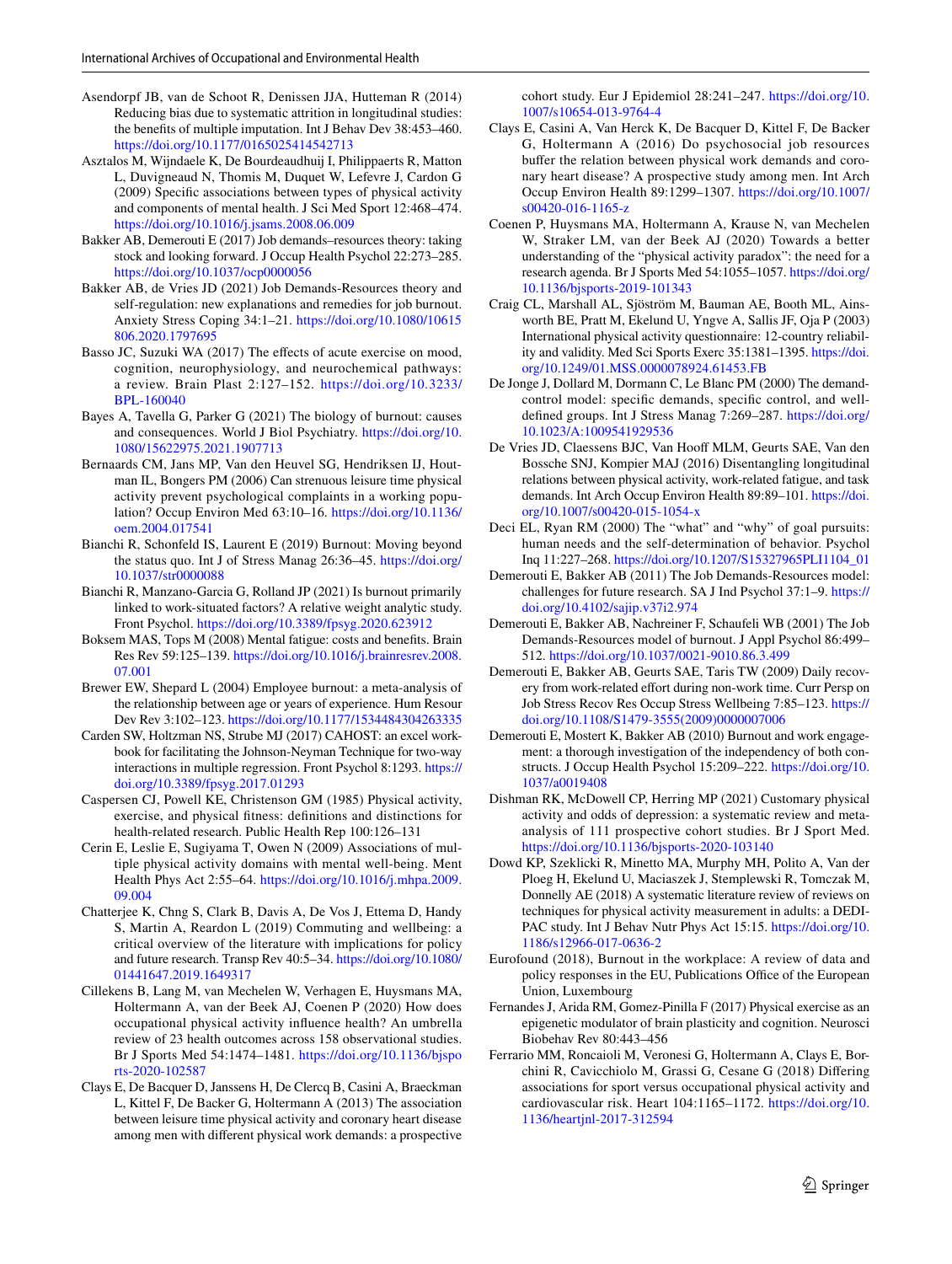- <span id="page-13-27"></span>Forde C (2018). Scoring the International Physical Activity Questionnaire (IPAQ). [https://ugc.futurelearn.com/uploads/fles/bc/](https://ugc.futurelearn.com/uploads/files/bc/c5/bcc53b14-ec1e-4d90-88e3-1568682f32ae/IPAQ_PDF.pdf) [c5/bcc53b14-ec1e-4d90-88e3-1568682f32ae/IPAQ\\_PDF.pdf](https://ugc.futurelearn.com/uploads/files/bc/c5/bcc53b14-ec1e-4d90-88e3-1568682f32ae/IPAQ_PDF.pdf) Accessed July 1 2021
- <span id="page-13-3"></span>Gerber M, Schilling R, Colledge F, Ludyga S, Pühse U, Brand S (2020) More than a simple pastime? The potential of physical activity to moderate the relationship between occupational stress and burnout symptoms. Int J Stress Manag 27:53–64. [https://doi.org/10.](https://doi.org/10.1037/str0000129) [1037/str0000129](https://doi.org/10.1037/str0000129)
- <span id="page-13-21"></span>Graaf-Roelfsema E, Keizer HA, van Breda E, Wijnberg ID, Van der Kolk JH (2007) Hormonal responses to acute exercise, training and overtraining a review with emphasis on the horse. Vet Q 29:82–101. <https://doi.org/10.1080/01652176.2007.9695232>
- <span id="page-13-25"></span>Gustafsson H (2007). Burnout in competitive and elite athletes. Dissertation, Örebro University
- <span id="page-13-10"></span>Guthier C, Dormann C, Voelkle MC (2020) Reciprocal effects between job stressors and burnout: a continuous time meta-analysis of longitudinal studies. Psychol Bull 146:1146–1173. [https://doi.](https://doi.org/10.1037/bul0000304) [org/10.1037/bul0000304](https://doi.org/10.1037/bul0000304)
- <span id="page-13-13"></span>Gyurak A, Gross JJ, Etkin A (2011) Explicit and implicit emotion regulation: a dual-process framework. Cogn Emot 25:400–412. <https://doi.org/10.1080/02699931.2010.544160>
- <span id="page-13-26"></span>Hagströmer M, Oja P, Sjöström M (2006) The International Physical Activity Questionnaire (IPAQ): a study of concurrent and construct validity. Public Health Nutr 9:755–762. [https://doi.](https://doi.org/10.1079/PHN2005898) [org/10.1079/PHN2005898](https://doi.org/10.1079/PHN2005898)
- <span id="page-13-30"></span>Hakanen JJ, Bakker AB, Jokisaari M (2011) A 35-year follow-up study on burnout among Finnish employees. J Occup Health Psychol 16:345–360.<https://doi.org/10.1037/a0022903>
- <span id="page-13-28"></span>Hallal PC, Victora CG (2004) Reliability and validity of the International Physical Activity Questionnaire (IPAQ). Med Sci Sports Exerc 36:556. [https://doi.org/10.1249/01.mss.00001](https://doi.org/10.1249/01.mss.0000117161.66394.07) [17161.66394.07](https://doi.org/10.1249/01.mss.0000117161.66394.07)
- <span id="page-13-18"></span>Halbesleben JRB (2006) Sources of social support and burnout: a meta-analytic test of the conservation of resources model. J Appl Psychol 91:1134–1145. [https://doi.org/10.1037/0021-](https://doi.org/10.1037/0021-9010.91.5.1134) [9010.91.5.1134](https://doi.org/10.1037/0021-9010.91.5.1134)
- <span id="page-13-7"></span>Hobfoll SE, Halbesleben J, Neveu J-P, Westman M (2018) Conservation of resources in the organizational context: the reality of resources and their consequences. Annu Rev Organ Psychol Organ Behav 5:103–128. [https://doi.org/10.1146/annurev](https://doi.org/10.1146/annurev-orgpsych-032117-104640)[orgpsych-032117-104640](https://doi.org/10.1146/annurev-orgpsych-032117-104640)
- <span id="page-13-14"></span>Hockey R (2013) The psychology of fatigue: work, effort and control. Cambridge University Press. [https://doi.org/10.1017/CBO97](https://doi.org/10.1017/CBO9781139015394) [81139015394](https://doi.org/10.1017/CBO9781139015394)
- <span id="page-13-6"></span>Holtermann A, Krause N, Van der Beek AJ, Straker L (2018) The physical activity paradox: six reasons why occupational physical activity (OPA) does not confer the cardiovascular health benefts that leisure time physical activity does. Br J Sports Med 52:149–150
- <span id="page-13-22"></span>Holtermann A, Schnohr P, Nordestgaard BG, Marott JL (2021) The physical activity paradox in cardiovascular disease and allcause mortality: the contemporary Copenhagen General Population Study with 104 046 adults. Eur Heart J 42:1499–1511. <https://doi.org/10.1093/eurheartj/ehab087>
- <span id="page-13-20"></span>Isoard-Gautheur S, Ginoux C, Gerber G, Sarrazin P (2019) The stress-burnout relationship: examining the moderating efect of physical activity and intrinsic motivation for off-job physical activity. Workplace Health Saf 67:350–360. [https://doi.org/10.](https://doi.org/10.1177/2165079919829497) [1177/2165079919829497](https://doi.org/10.1177/2165079919829497)
- <span id="page-13-19"></span>Kandola A, Ashdown-Franks G, Hendrikse J, Sabiston CM, Stubbs B (2019) Physical activity and depression: towards understanding the antidepressant mechanisms of physical activity. Neurosci Biobehav Rev 107:525–539. [https://doi.org/10.1016/j.neubi](https://doi.org/10.1016/j.neubiorev.2019.09.040) [orev.2019.09.040](https://doi.org/10.1016/j.neubiorev.2019.09.040)
- <span id="page-13-29"></span>Karasek R, Brisson C, Kawakami N, Houtman I, Bongers P, Amick B (1998) The Job Content Questionnaire (JCQ): an instrument for internationally comparative assessments of psychosocial job characteristics. J Occup Health Psychol 3:322–355. [https://](https://doi.org/10.1037/1076-8998.3.4.322) [doi.org/10.1037/1076-8998.3.4.322](https://doi.org/10.1037/1076-8998.3.4.322)
- <span id="page-13-33"></span>Keith MG, Tay L, Harms PD (2017) Systems perspective of amazon mechanical turk for organizational research: review and recommendations. Front Psychol 8:1359. [https://doi.org/10.3389/](https://doi.org/10.3389/fpsyg.2017.01359) [fpsyg.2017.01359](https://doi.org/10.3389/fpsyg.2017.01359)
- <span id="page-13-31"></span>Kirk MA, Rhodes RE (2011) Occupation correlates of adults' participation in leisure-time physical activity: a systematic review. Am J Prev Med 40:476–485. [https://doi.org/10.1016/j.amepre.](https://doi.org/10.1016/j.amepre.2010.12.015) [2010.12.015](https://doi.org/10.1016/j.amepre.2010.12.015)
- <span id="page-13-15"></span>Klaperski S, Von Dawans B, Heinrichs M, Fuchs R (2014) Efects of a 12-week endurance training program on the physiological response to psychosocial stress in men: a randomized controlled trial. J Behav Med 37:1118–1133. [https://doi.org/10.](https://doi.org/10.1007/s10865-014-9562-9) [1007/s10865-014-9562-9](https://doi.org/10.1007/s10865-014-9562-9)
- <span id="page-13-23"></span>Krause N, Arah OA, Kauhanen J (2017) Physical activity and 22-year all-cause and coronary heart disease mortality. Am J Ind Med 60:976–990.<https://doi.org/10.1002/ajim.22756>
- <span id="page-13-2"></span>Kristensen TS, Borritz M, Villadsen E, Christensen KB (2005) The Copenhagen Burnout Inventory: a new tool for the assessment of burnout. Work Stress 19:192–207. [https://doi.org/10.1080/](https://doi.org/10.1080/02678370500297720) [02678370500297720](https://doi.org/10.1080/02678370500297720)
- <span id="page-13-17"></span>Kulikowski K (2020) Cognitive abilities—a new direction in burnout research. Eur J Work Organ Psychol. [https://doi.org/10.1080/](https://doi.org/10.1080/1359432X.2020.1841284) [1359432X.2020.1841284](https://doi.org/10.1080/1359432X.2020.1841284)
- <span id="page-13-16"></span>Landers DM, Arent SM (2007) Physical activity and mental health. In: Tenenbaum G, Eklund RC (eds) Handbook of sport psychology. John Wiley & Sons, Inc., pp 469–491
- <span id="page-13-24"></span>Leino-Arjas P, Solovieva S, Riihimäki H, Korjonen J, Telama R (2004) Leisure time physical activity and strenuousness of work as predictors of physical functioning: a 28 year follow up of a cohort of industrial employees. Occup Environ Med 61:1032–1038.<https://doi.org/10.1136/oem.2003.012054>
- <span id="page-13-0"></span>Leiter MP, Bakker AB, Maslach C (2014) Burnout at work: a psychological perspective. Psychology Press. [https://doi.org/10.](https://doi.org/10.4324/978131589416) [4324/978131589416](https://doi.org/10.4324/978131589416)
- <span id="page-13-12"></span>Li J, Loerbroks A, Angerer P (2013) Physical activity and risk of cardiovascular disease. Curr Opin Cardiol 28:575–583. [https://doi.](https://doi.org/10.1097/HCO.0b013e328364289c) [org/10.1097/HCO.0b013e328364289c](https://doi.org/10.1097/HCO.0b013e328364289c)
- <span id="page-13-1"></span>Maslach C, Leiter MP (2016) Understanding the burnout experience: recent research and its implications for psychiatry. World Psychiatry 15:103–111.<https://doi.org/10.1002/wps.20311>
- <span id="page-13-9"></span>Maslach C, Jackson SE, Leiter MP (1997) Maslach Burnout Inventory: Third edition. In: Zalaquett CP, Wood RJ (eds) Evaluating stress: a book of resources. Scarecrow Education, pp 191–218
- <span id="page-13-8"></span>Meijman TF, Mulder G (1998) Psychological aspects of workload. In: Drenth PJD, Thierry H, de Wolf CJ (eds) Handbook of work and organizational: Work psychology. Psychology Press/ Erlbaum (UK) Taylor & Francis, pp 5–33
- <span id="page-13-32"></span>Michel JS, O'Neill SK, Hartman P, Lorys A (2018) Amazon's mechanical turk as a viable source for organizational and occupational health research. Occup Health Sci 2:83–98. [https://](https://doi.org/10.1007/s41542-017-0009-x) [doi.org/10.1007/s41542-017-0009-x](https://doi.org/10.1007/s41542-017-0009-x)
- <span id="page-13-4"></span>Naczenski LM, de Vries JD, van Hooff MLM, Kompier MAJ (2017) Systematic review of the association between physical activity and burnout. J Occup Health 59:477–494. [https://doi.org/10.](https://doi.org/10.1539/joh.17-0050-RA) [1539/joh.17-0050-RA](https://doi.org/10.1539/joh.17-0050-RA)
- <span id="page-13-5"></span>Ochentel O, Humphrey C, Pfeifer K (2018) Efficacy of exercise therapy in persons with burnout. A systematic review and metaanalysis. J Sports Sci Med 17:475–484
- <span id="page-13-11"></span>Oerlemans WGM, Bakker AB (2014) Burnout and daily recovery: a day reconstruction study. J Occup Health Psychol 19:303–314. <https://doi.org/10.1037/a0036904>